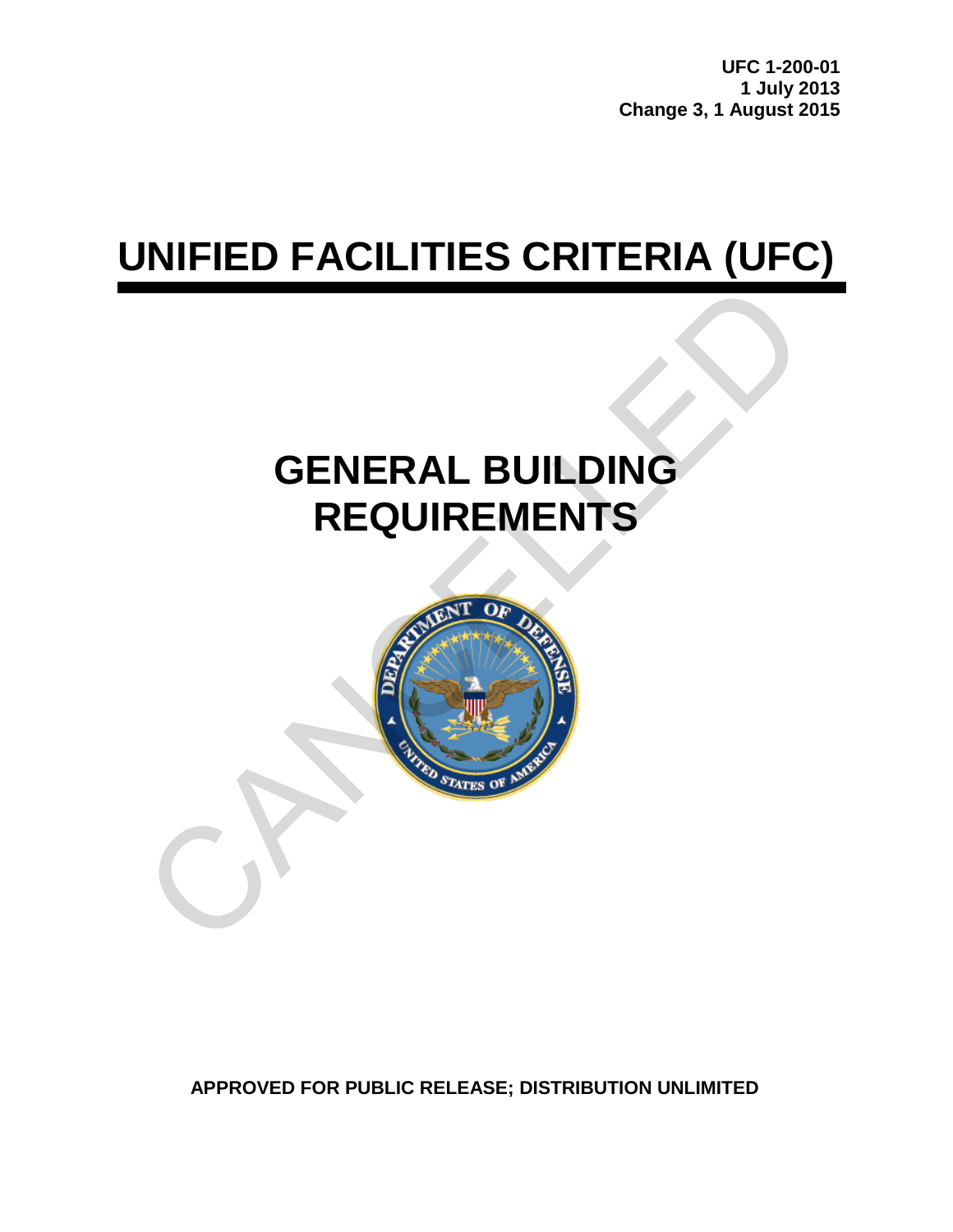## **UNIFIED FACILITIES CRITERIA (UFC)**

## **GENERAL BUILDING REQUIREMENTS**

Any copyrighted material included in this UFC is identified at its point of use. Use of the copyrighted material apart from this UFC must have the permission of the copyright holder.

|                                                           | U.S. ARMY CORPS OF ENGINEERS |                                                                                                                                                                                                                                                                                                                                                                                                                                                                                                                                                                                                              |
|-----------------------------------------------------------|------------------------------|--------------------------------------------------------------------------------------------------------------------------------------------------------------------------------------------------------------------------------------------------------------------------------------------------------------------------------------------------------------------------------------------------------------------------------------------------------------------------------------------------------------------------------------------------------------------------------------------------------------|
| NAVAL FACILITIES ENGINEERING COMMAND (Preparing Activity) |                              |                                                                                                                                                                                                                                                                                                                                                                                                                                                                                                                                                                                                              |
| AIR FORCE CIVIL ENGINEER CENTER                           |                              |                                                                                                                                                                                                                                                                                                                                                                                                                                                                                                                                                                                                              |
|                                                           |                              |                                                                                                                                                                                                                                                                                                                                                                                                                                                                                                                                                                                                              |
| Record of Changes (changes are indicated by \1\  /1/)     |                              |                                                                                                                                                                                                                                                                                                                                                                                                                                                                                                                                                                                                              |
| <b>Change No.</b>                                         | <b>Date</b>                  | <b>Location</b>                                                                                                                                                                                                                                                                                                                                                                                                                                                                                                                                                                                              |
| 1                                                         | 1 Sep 2013                   | Paragraph entitled, "Implementation, Administration,<br>and Enforcement": added additional information.                                                                                                                                                                                                                                                                                                                                                                                                                                                                                                      |
| $\overline{2}$                                            | 1 Nov 2014                   | Paragraph entitled: Paragraph 2-34: Chapter 34<br>EXISTING STRUCTURES, with added flood plain<br>requirements.<br>Paragraph added: Paragraph 3-1.2 Accommodations<br>for Nursing Mothers<br>Additional and corrected references.                                                                                                                                                                                                                                                                                                                                                                             |
| 3                                                         | 1 Aug 2015                   | Paragraph 2-10 MEANS OF EGRESS - clarification of<br>ABA Standards reference to IBC for egress<br>requirements<br>Paragraph 2-11 ACCESSIBILITY - clarification and<br>document name change from ABA Accessibility<br>Standard to ABA Standards.<br>3-5.3 Facility Systems Safety - added paragraph and<br>renumbered following paragraph to 3-5.4 Physical<br>Security.<br>Appendix A References: US ACCESS BOARD -added<br>reference to ABA Standards (2015) and corrected<br>hyperlink here and to DOD Memorandum Access for<br>People with Disabilities.<br>Added references to documents in 3-5.3 above. |

**This UFC supersedes UFC 1-200-01, dated 16 August 2010, including change 2, implemented 28 November 2011.**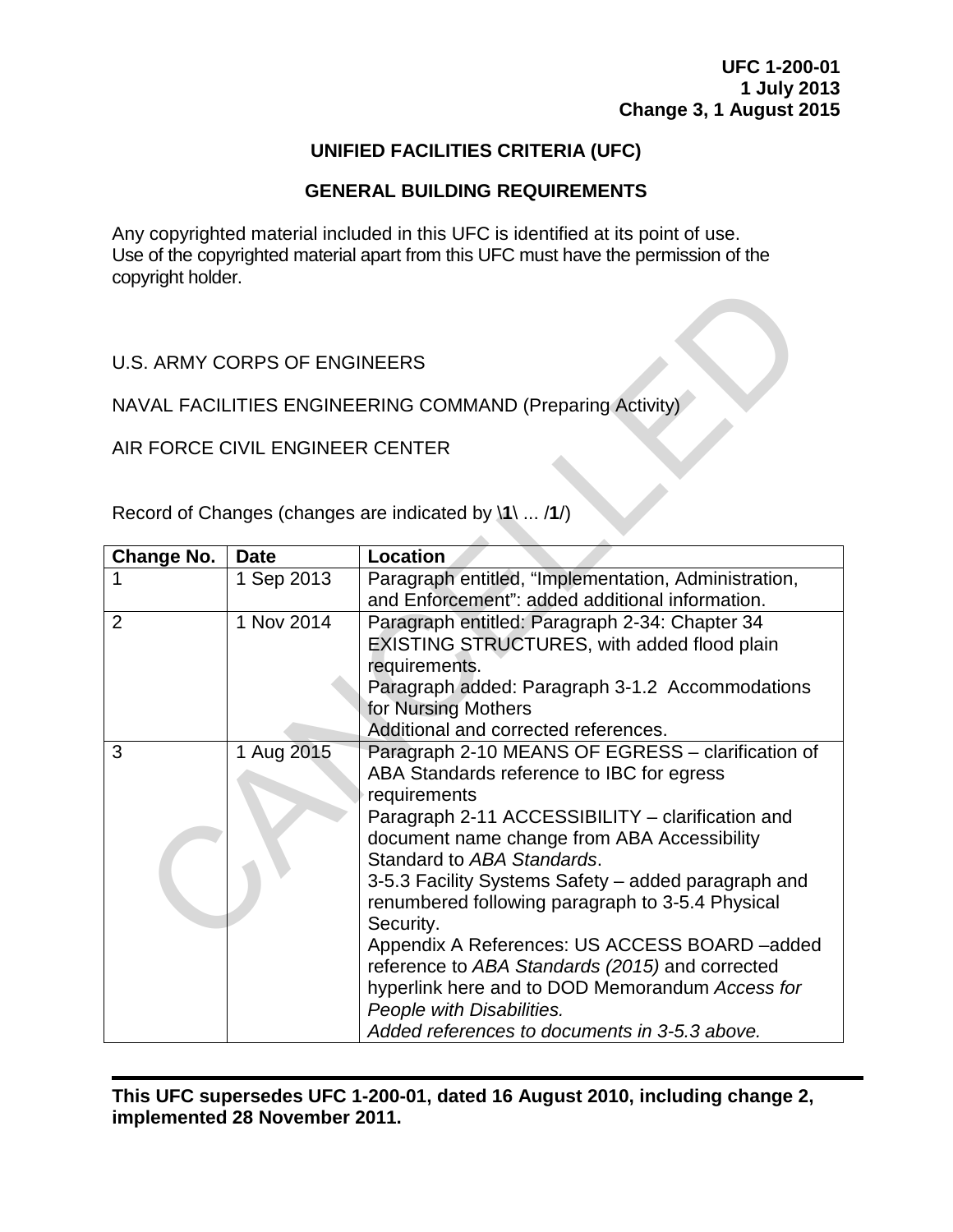#### **FOREWORD**

The Unified Facilities Criteria (UFC) system is prescribed by MIL-STD 3007 and provides planning, design, construction, sustainment, restoration, and modernization criteria, and applies to the Military Departments, the Defense Agencies, and the DoD Field Activities in accordance with [USD \(AT&L\) Memorandum](http://www.wbdg.org/pdfs/ufc_implementation.pdf) dated 29 May 2002. UFC will be used for all DoD projects and work for other customers where appropriate. All construction outside of the United States is also governed by Status of Forces Agreements (SOFA), Host Nation Funded Construction Agreements (HNFA), and in some instances, Bilateral Infrastructure Agreements (BIA.) Therefore, the acquisition team must ensure compliance with the most stringent of the UFC, the SOFA, the HNFA, and the BIA, as applicable.

UFC are living documents and will be periodically reviewed, updated, and made available to users as part of the Services' responsibility for providing technical criteria for military construction. Headquarters, U.S. Army Corps of Engineers (HQUSACE), Naval Facilities Engineering Command (NAVFAC), and Air Force Civil Engineer Center (AFCEC) are responsible for administration of the UFC system. Defense agencies should contact the preparing service for document interpretation and improvements. Technical content of UFC is the responsibility of the cognizant DoD working group. Recommended changes with supporting rationale should be sent to the respective service proponent office by the following electronic form: Criteria Change Request. The form is also accessible from the Internet sites listed below. streamed by Status of Forcess Agreements (SDFA), Hots Nation Funded Construction<br>enements (HNFA), and in some instances, Bilateral Infrastructure Agreements (BIA, DR)<br>reforce, the acquisition team must ensure compliance wi

UFC are effective upon issuance and are distributed only in electronic media from the following source:

• Whole Building Design Guide web site http://dod.wbdg.org/.

Hard copies of UFC printed from electronic media should be checked against the current electronic version prior to use to ensure that they are current.

#### **AUTHORIZED BY:**

JAMES C. DALTON, P.E. JOSEPH E. GOTT, P.E. Chief, Engineering and Construction Chief Engineer

T<br>JOE SCIABICA, SES MICHAEL MCANDREW

U.S. Army Corps of Engineers Naval Facilities Engineering Command

Director Director, Facilities Investment and Management

Air Force Civil Engineer Center **Office of the Assistant Secretary of Defense** (Energy, Installations, and Environment)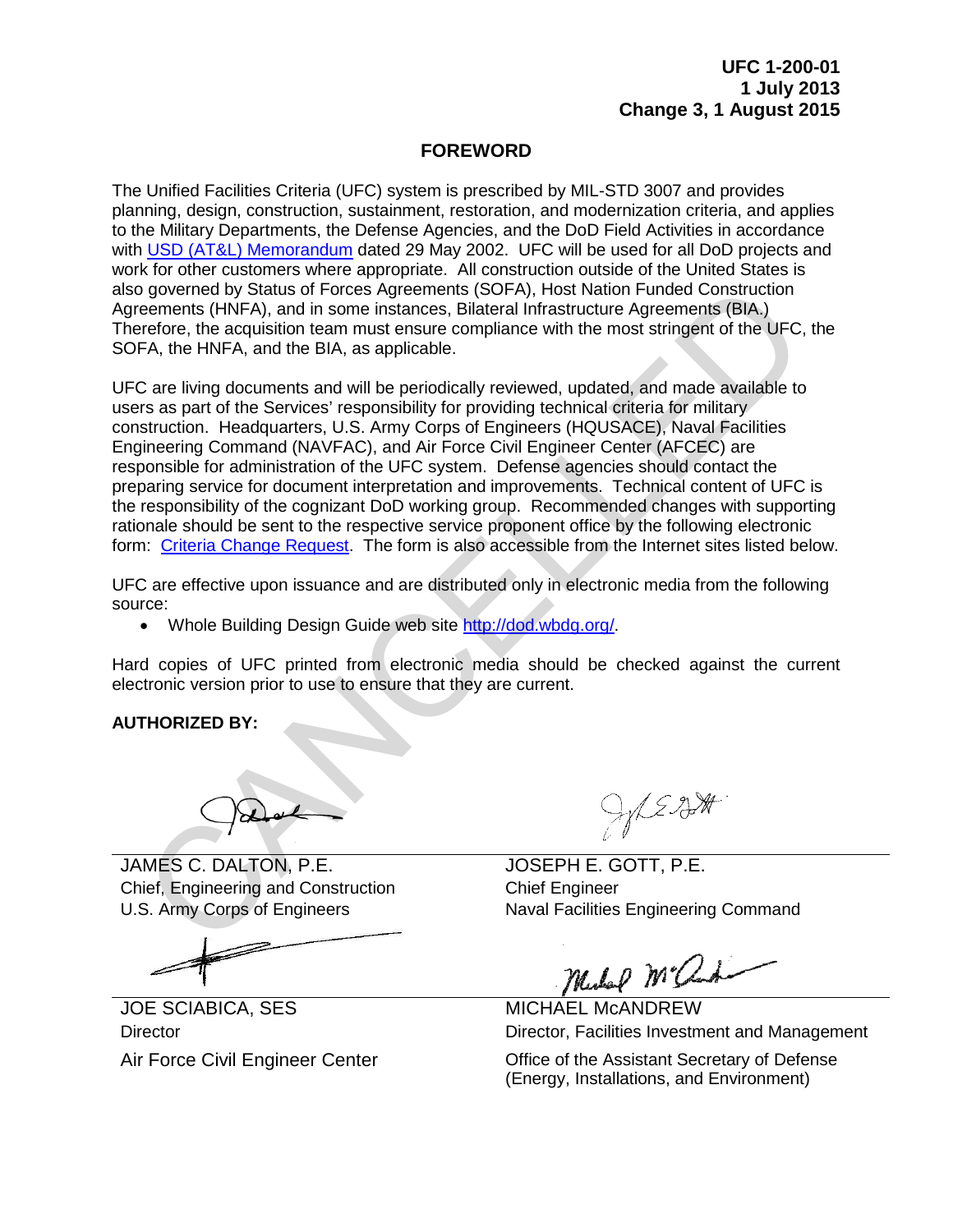#### **UNIFIED FACILITIES CRITERIA (UFC) SUMMARY SHEET**

**Document:** UFC 1-200-01, *GENERAL BUILDING REQUIREMENTS, dated 1 July 2013.*

**Superseding:** UFC 1-200-01, *GENERAL BUILDING REQUIREMENTS*, dated 16 August 2010 with Change 2 dated 28 November 2011.

**Description:** This update to UFC 1-200-01 represents the joint Services effort to bring uniformity to the military use of non-government model building codes. Technical representatives of each of the four Services developed in this document to require the use of the International Building Code (IBC) 2012 consistent with the scope of current military requirements and procedures. This revision of UFC 1-200-01 contains modifications in the following areas: Structure This update of UFC 1-200-01 represents the joint Services effort to browning that a constraine is of on-government model building codes. Technical<br>resentatives of each of the four Services developed in this docum

- DoD criteria guidance approved as late as 17 June 2013 has been cited.
- Requirements for compliance with the Randolph-Sheppard Act (vending facilities for the blind) have been added.
- Non-unified criteria may be found in Chapter 2, the paragraph entitled, "Explosive Safety".

**Reasons for Document:** The existing guidance was inadequate for the following reasons:

- This document replaces the IBC2009 with the use of the IBC2012 revised and replaced in 2012 by the International Code Council.
- The previous version of the UFC 1-200-01 did not properly reference and identify the most recently updated UFC.
- DoD requires the use of the National Fire Protection Association (NFPA) Fire and Life Safety Codes instead of the International Fire Code (IFC). The UFC 3- 600-01 is the governing document for fire and Life Safety protection.

**Impact:** The following direct benefits will result from the update of UFC 1-200-01:

- Creation of a single source reference for the latest building code.
- This document reduces interpretation and ambiguity that could lead to design and construction conflicts.
- Costs of DoD facilities are not expected to increase as a result of this revision.

**Non-Unified Items:** This document contains non-unified items as noted above.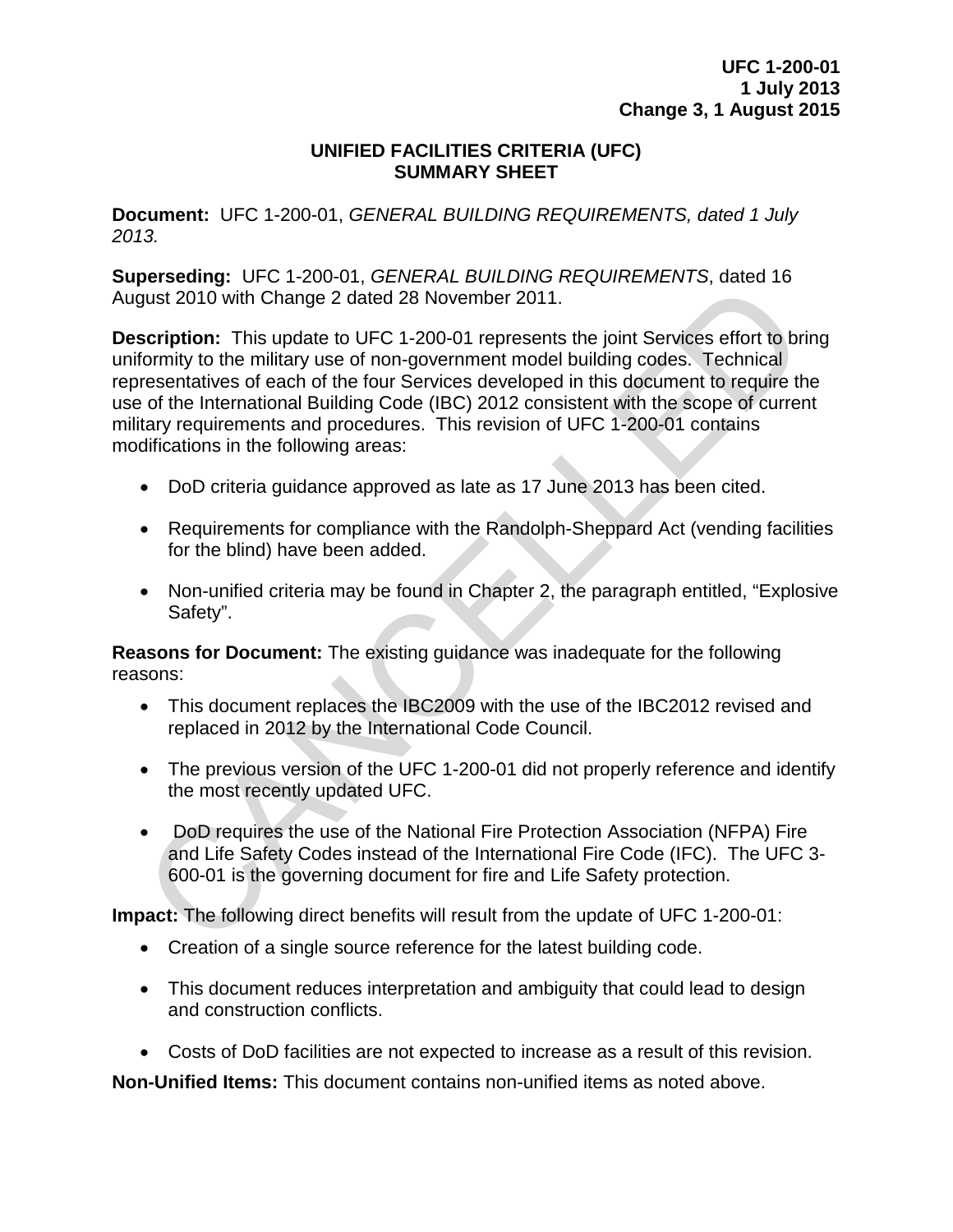# **TABLE OF CONTENTS**

| $1 - 1$   |                                                                           |  |
|-----------|---------------------------------------------------------------------------|--|
| $1 - 2$   |                                                                           |  |
| $1 - 3$   |                                                                           |  |
| $1 - 3.1$ |                                                                           |  |
| $1 - 3.2$ |                                                                           |  |
| $1 - 3.3$ |                                                                           |  |
| $1 - 4$   |                                                                           |  |
| $1 - 4.1$ |                                                                           |  |
| $1 - 5$   | IMPLEMENTATION, ADMINISTRATION, AND ENFORCEMENT.  2                       |  |
| $1 - 6$   | <b>FACILITIES IN SUPPORT OF MILITARY OPERATIONS 2</b>                     |  |
| $1 - 6.1$ |                                                                           |  |
| $1 - 6.2$ |                                                                           |  |
| $1 - 6.3$ |                                                                           |  |
| $1 - 7$   |                                                                           |  |
|           | <b>CHAPTER 2 MODIFICATIONS TO THE INTERNATIONAL BUILDING CODE (IBC) 5</b> |  |
| $2 - 1$   |                                                                           |  |
| $2 - 2$   |                                                                           |  |
| $2 - 3$   | CHAPTER 3 - USE AND OCCUPANCY CLASSIFICATION.  5                          |  |
| $2 - 4$   | <b>CHAPTER 4 - SPECIAL DETAILED REQUIREMENTS BASED ON USE</b>             |  |
| $2 - 5$   | <b>CHAPTER 5 - GENERAL BUILDING HEIGHTS AND AREAS 5</b>                   |  |
| $2 - 6$   |                                                                           |  |
| $2 - 7$   | CHAPTER 7 - FIRE-AND SMOKE PROTECTION FEATURES 5                          |  |
| $2 - 8$   |                                                                           |  |
| $2 - 9$   |                                                                           |  |
| $2 - 10$  |                                                                           |  |
| $2 - 11$  |                                                                           |  |
| $2 - 12$  |                                                                           |  |
| $2 - 13$  |                                                                           |  |
| $2 - 14$  |                                                                           |  |
| $2 - 15$  | <b>CHAPTER 15 - ROOF ASSEMBLIES AND ROOFTOP STRUCTURES. 6</b>             |  |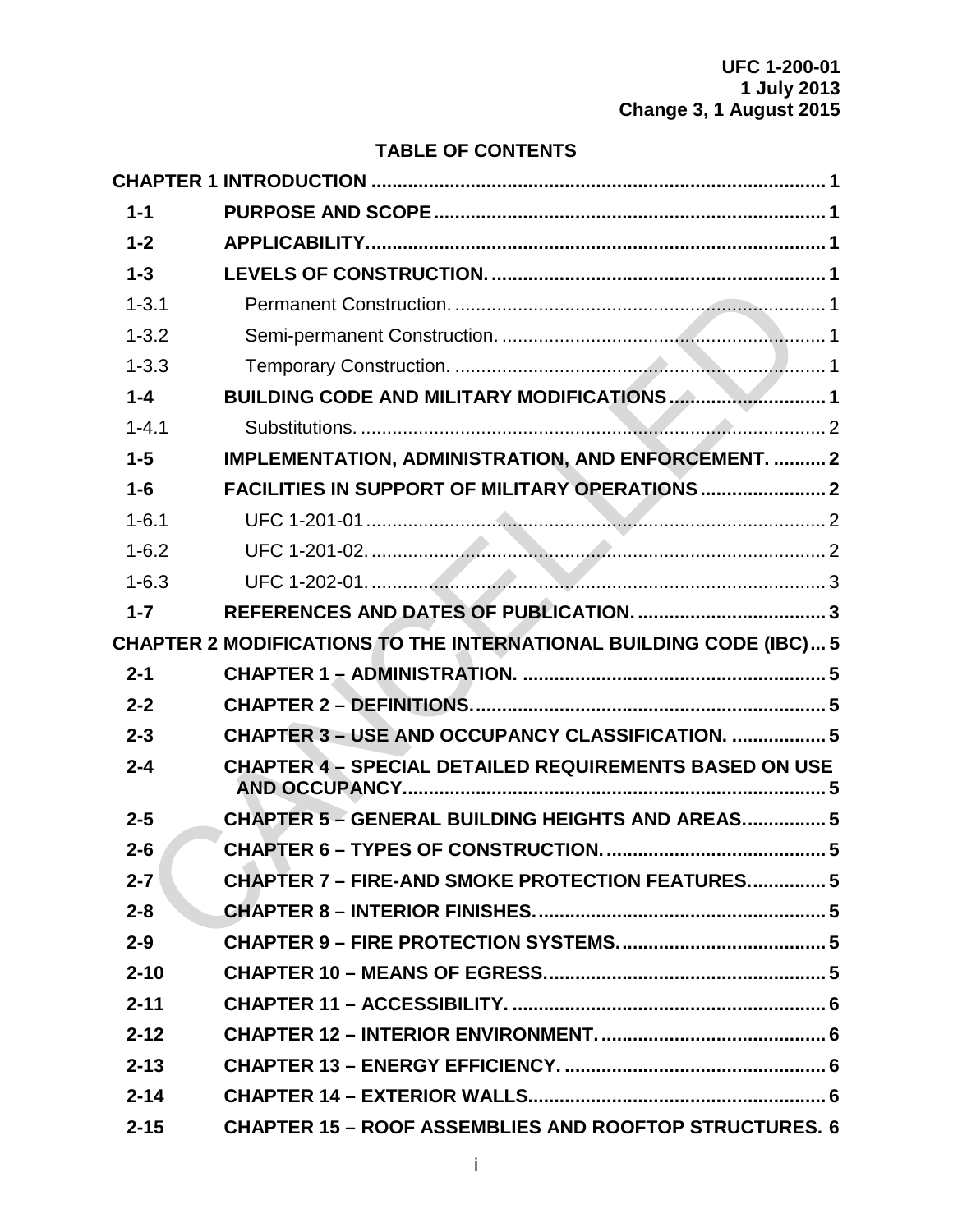| $2 - 16$  |                                                         |  |
|-----------|---------------------------------------------------------|--|
| $2 - 17$  |                                                         |  |
| $2 - 18$  |                                                         |  |
| $2 - 19$  |                                                         |  |
| $2 - 20$  |                                                         |  |
| $2 - 21$  |                                                         |  |
| $2 - 22$  |                                                         |  |
| $2 - 23$  |                                                         |  |
| $2 - 24$  |                                                         |  |
| $2 - 25$  | CHAPTER 25 - GYPSUM BOARD AND PLASTER.  8               |  |
| $2 - 26$  |                                                         |  |
| $2 - 27$  |                                                         |  |
| $2 - 28$  |                                                         |  |
| $2 - 29$  |                                                         |  |
| $2 - 30$  | CHAPTER 30 - ELEVATOR AND CONVEYING SYSTEMS 10          |  |
| $2 - 31$  |                                                         |  |
| $2 - 32$  | CHAPTER 32 - ENCROACHMENT INTO THE PUBLIC RIGHT-OF-WAY. |  |
|           |                                                         |  |
| $2 - 33$  | <b>CHAPTER 33 - SAFEGUARDS DURING CONSTRUCTION 10</b>   |  |
| $2 - 34$  |                                                         |  |
| $2 - 35$  |                                                         |  |
| $2 - 36$  |                                                         |  |
|           |                                                         |  |
| $3 - 1$   |                                                         |  |
| $3 - 1.1$ |                                                         |  |
| $3 - 2$   |                                                         |  |
| $3 - 2.1$ |                                                         |  |
| $3 - 2.2$ |                                                         |  |
| $3 - 3$   |                                                         |  |
| $3 - 4$   |                                                         |  |
| $3-5$     |                                                         |  |
| $3 - 5.1$ |                                                         |  |
| $3 - 5.2$ |                                                         |  |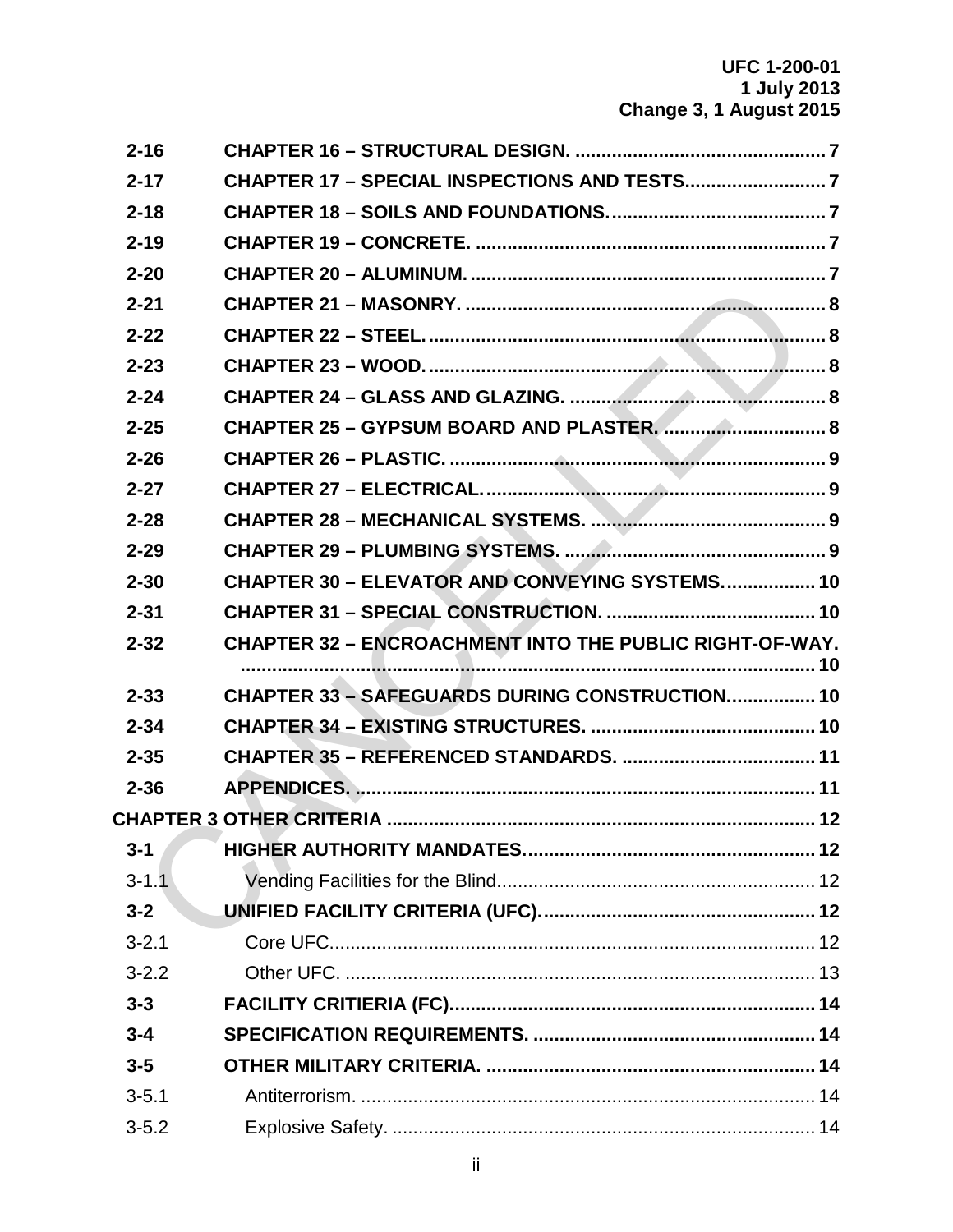| $3 - 5.3$ |  |
|-----------|--|

CANCELLED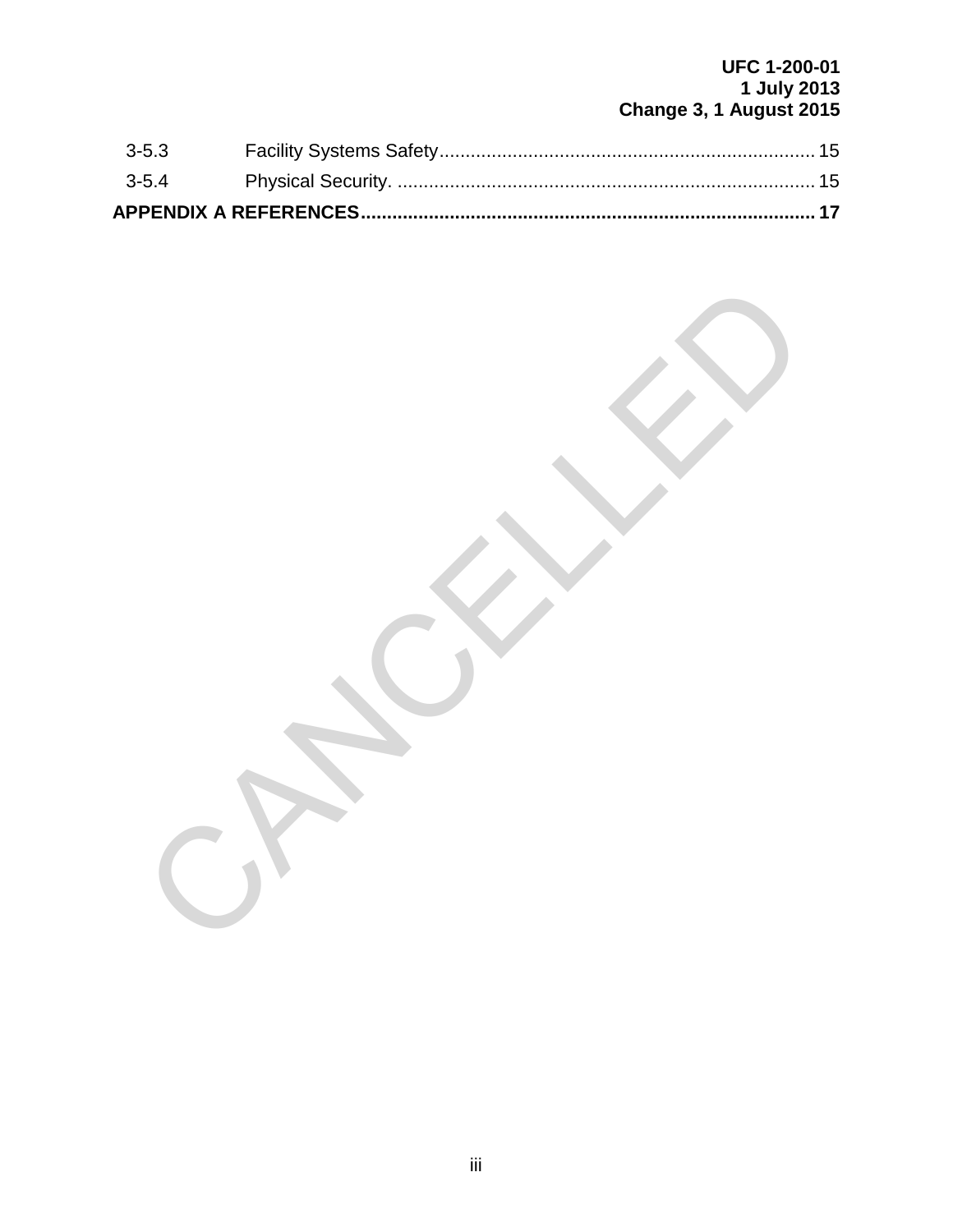*This page intentionally left blank.* This page intentionally left blank.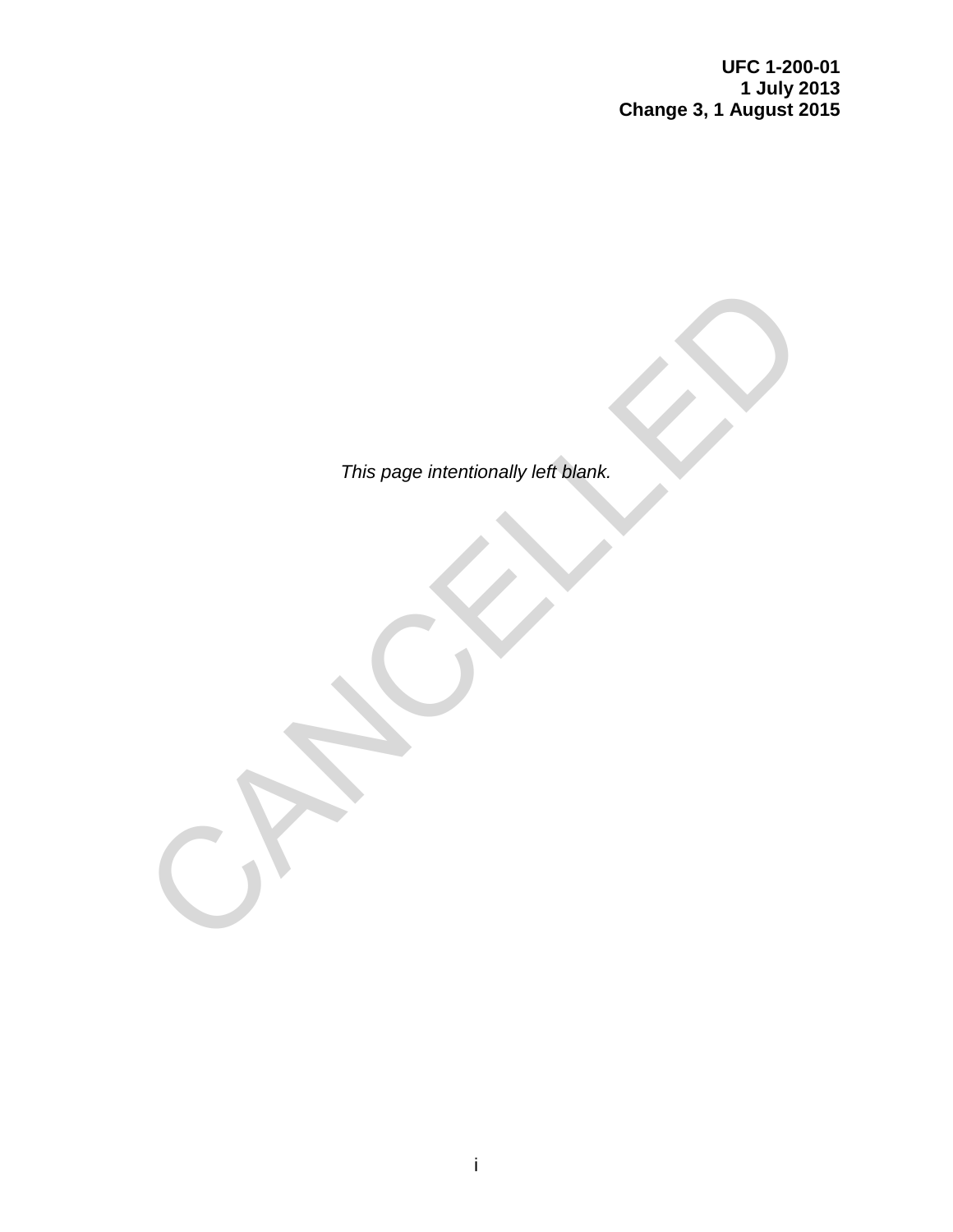## <span id="page-8-0"></span>**CHAPTER 1 INTRODUCTION**

## <span id="page-8-1"></span>**1-1 PURPOSE AND SCOPE**

This UFC provides general building requirements, establishes the use of consensus building codes and standards, identifies key core UFC, and identifies unique military requirements.

## <span id="page-8-2"></span>**1-2 APPLICABILITY.**

This UFC applies to the design and construction of new and renovated Governmentowned facilities for the Department of Defense. It is applicable to all methods of project delivery and levels of construction but it is not applicable to public-private ventures (PPV). For facilities supporting military operations refer to paragraph 1-6.

## <span id="page-8-3"></span>**1-3 LEVELS OF CONSTRUCTION.**

## <span id="page-8-4"></span>**1-3.1 Permanent Construction.**

Buildings and facilities designed and constructed to serve a life expectancy of more than 25 years.

## <span id="page-8-5"></span>**1-3.2 Semi-permanent Construction.**

Buildings and facilities designed and constructed to serve a life expectancy of more than 5 years, but less than 25 years. This construction level is typically only used for support of military operations. Expediency of construction and material availability may be a factor. Facility intended for a more enduring presence with operational characteristics and functional performance similar to permanent construction. Maintainability of finishes and systems must be commensurate with facility life expectancy and available maintenance capabilities. A moderate level of energy and water efficiency must be considered. **APPLICABILITY.**<br>
SUFC applies to the design and construction of new and renovated Government<br>
ed facilities for the Department of Defense. It is applicable to all methods of projective ventures<br>
V). For facilities support

# <span id="page-8-6"></span>**1-3.3 Temporary Construction.**

Buildings and facilities designed and constructed to serve a life expectancy of five years or less using low cost construction. Temporary construction typically cannot be economically converted to a higher level of construction. Temporary facilities have limited flexibility for conversion and re-use.

# <span id="page-8-7"></span>**1-4 BUILDING CODE AND MILITARY MODIFICATIONS**

Use the 2012 International Building Code (IBC2012) as the building code for the Department of Defense except as modified by this UFC. The IBC2012 has been modified in Chapters 2 and 3 of this UFC through reference to "core" UFCs, "non-core" UFCs as identified in Appendix A, *References*, and other listed military criteria. Core UFCs provide the unique military building criteria that parallel the building code and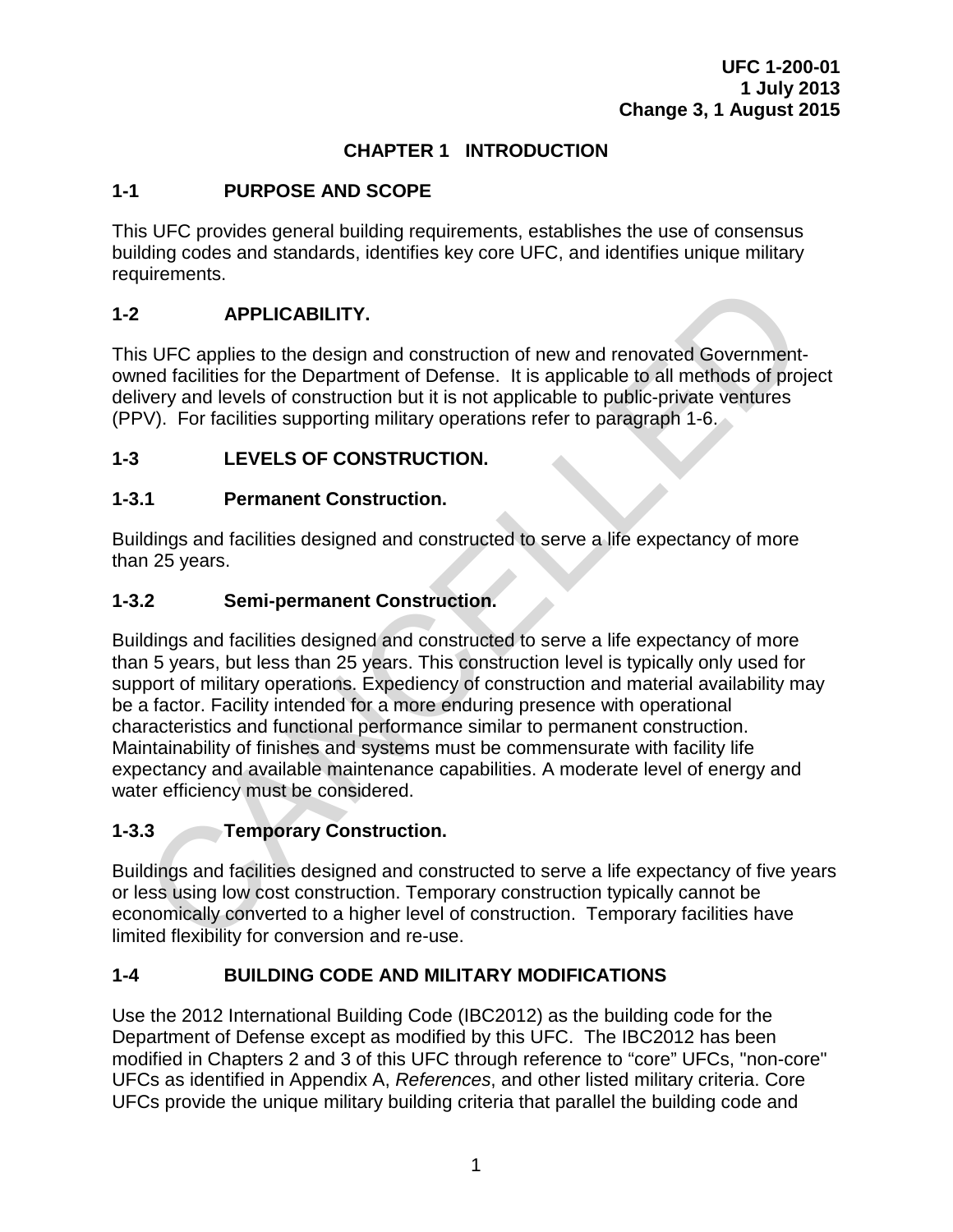apply to *building systems* found in most DoD facilities. In conflicts between the International Building Code 2012 and military criteria, use the military requirements.

## <span id="page-9-0"></span>**1-4.1 Substitutions.**

- All references in the IBC2012 to the International Fire Code (IFC) must be considered to reference to UFC 3-600-01 Fire Protection which cites NFPA 1.
- All references in the IBC2012 to the International Fuel Gas code must be considered to be references to NFPA 54 and NFPA 58.

 $\backslash$ 1 $\backslash$ 

# <span id="page-9-1"></span>**1-5 IMPLEMENTATION, ADMINISTRATION, AND ENFORCEMENT.**

UFC are effective upon issuance for projects as follows:

- Design-Bid-Build projects that have not proceeded beyond 35% design completion.
- Design-Build projects that have not proceeded beyond date of RFP issuance. When an RFP is issued in multiple phases or steps, use the date of the last phase of the RFP issuance.

## /1/

The terms "Building Official" and "Authority Having Jurisdiction" (AHJ) as used in the codes and standards referenced in this UFC mean the component office of responsibility, i.e., U.S. Army, HQ USACE/CECW-CE; U.S. Navy, NAVFACENGCOM HQ Code CHE; U.S. Marine Corps, HQMC Code LFF-1; and U.S. Air Force, \1\ AFCEC /1/ . The enforcement of the codes and standards as they pertain to facility projects can be delegated to the local Components Office's Chief Engineer's Technical Representative at the discretion of the components aforementioned office. NFPA 1.<br>
• All references in the IBC2012 to the International Fuel Gas code must<br>
considered to be references to NFPA 54 and NFPA 58.<br>
IMPLEMENTATION, ADMINISTRATION, AND ENFORCEMENT.<br>
Care effective upon issuance for proj

# <span id="page-9-2"></span>**1-6 FACILITIES IN SUPPORT OF MILITARY OPERATIONS**

The following UFC are primarily intended for use outside of the United States (OCONUS) and its territories and possessions. Also, Joint Publication 3.0, *Joint Operations*, provides typical examples of military operations where uses of these UFC are appropriate.

# <span id="page-9-3"></span>**1-6.1 UFC 1-201-01**

Use UFC 1-201-01 for design of non-permanent facilities constructed for use by Department of Defense personnel in support of military operations.

# <span id="page-9-4"></span>**1-6.2 UFC 1-201-02.**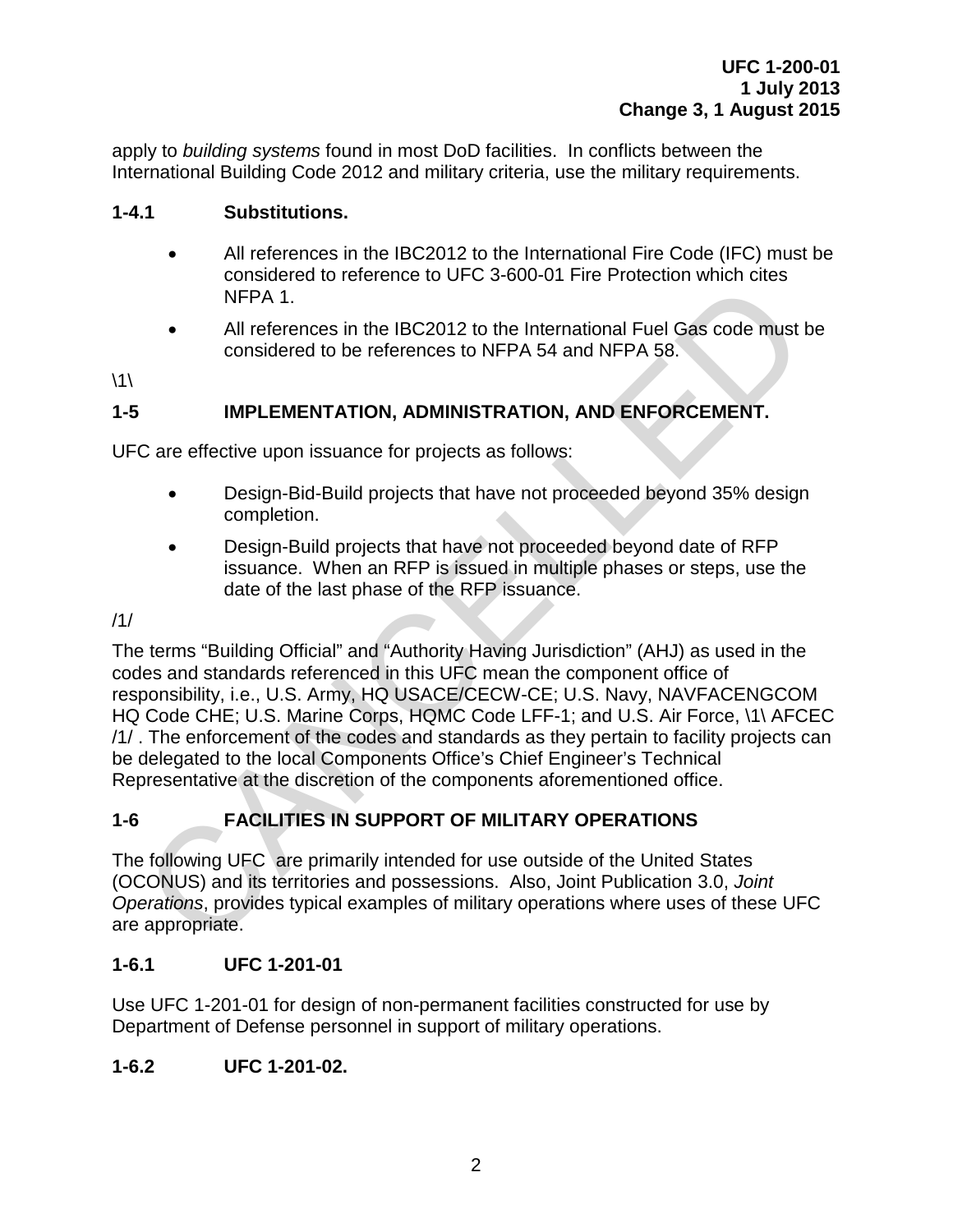Use UFC 1-201-02 to assess existing facilities for life safety and habitability for use by DOD personnel in support of military operations. This document is in production June 2013, with target completion Sept 2013.

## <span id="page-10-0"></span>**1-6.3 UFC 1-202-01.**

Use UFC 1-202-01 for design of host nation facilities that support military operations. This document is in production June 2013, with target completion September 2013.

## <span id="page-10-1"></span>**1-7 REFERENCES AND DATES OF PUBLICATION.**

Appendix A contains a list of references used in this document. The publication date of the code or standard is not included in this document, except for the International family of codes as referenced within the document and in Appendix A. In general, the latest available issuance of the reference is used. s document is in production June 2013, with target completion September 2013.<br>
REFERENCES AND DATES OF PUBLICATION.<br>
Nendix A contains a list of references used in this document. The publication date<br>
code or standard is n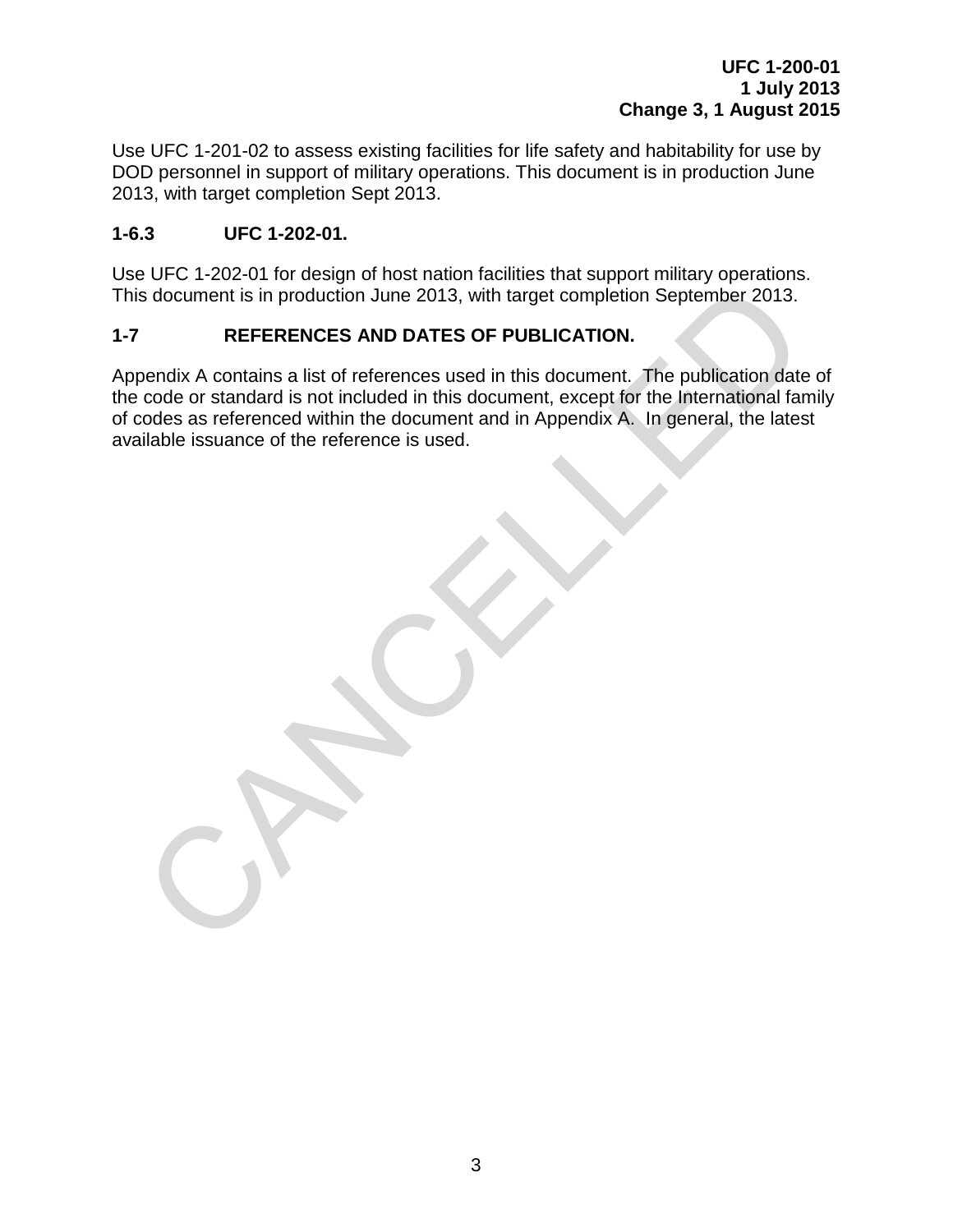*This page intentionally left blank.* This page intentionally left blank.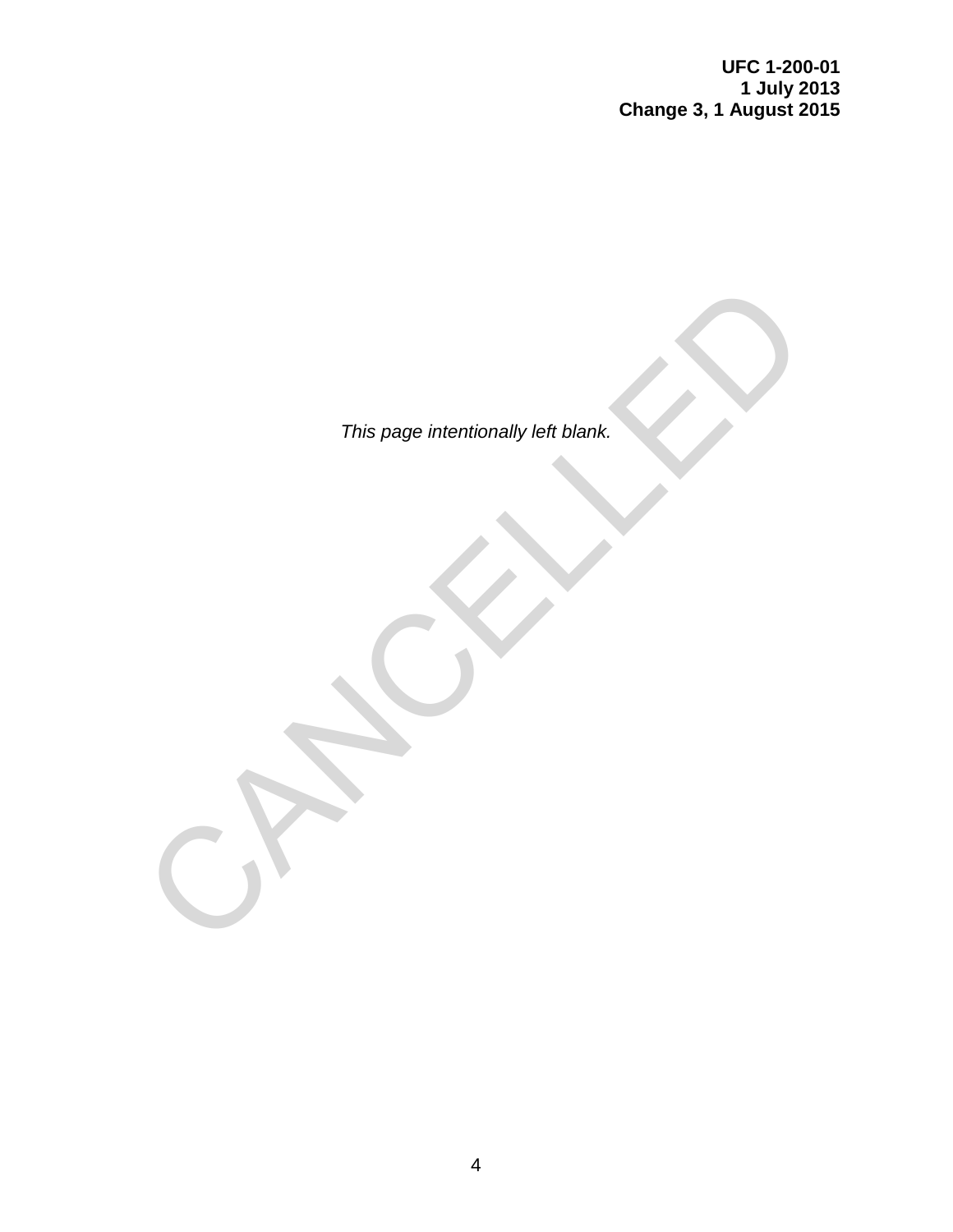## <span id="page-12-0"></span>**CHAPTER 2 MODIFICATIONS TO THE INTERNATIONAL BUILDING CODE (IBC)**

## <span id="page-12-1"></span>**2-1 CHAPTER 1 – ADMINISTRATION.**

Use Sections 101, 102, 110, and 112 of IBC Chapter 1.

## <span id="page-12-2"></span>**2-2 CHAPTER 2 – DEFINITIONS.**

Use IBC Chapter 2. Definitions in this chapter apply to terms used in the model code and are not intended to replace definitions and terms in military documents. It is essential that the code defined meaning be known to understand the intent and correctly interpret the code. 9 IBC Chapter 2. Definitions in this chapter apply to terms used in the model code<br>are not intended to replace definitions and terms in military documents. It is<br>ential that the code defined meaning be known to understand

## <span id="page-12-3"></span>**2-3 CHAPTER 3 – USE AND OCCUPANCY CLASSIFICATION.**

Use IBC Chapter 3 and UFC 3-600-01. If conflict occurs between IBC Chapter 3 and UFC 3-600-01, the requirements of UFC 3-600-01 take precedence.

## <span id="page-12-4"></span>**2-4 CHAPTER 4 – SPECIAL DETAILED REQUIREMENTS BASED ON USE AND OCCUPANCY.**

Use UFC 3-600-01 instead of IBC Chapter 4.

# <span id="page-12-5"></span>**2-5 CHAPTER 5 – GENERAL BUILDING HEIGHTS AND AREAS.**

Use IBC Chapter 5. Note that the building area for funding and planning purposes may be calculated differently than the method defined in IBC Chapter 5.

## <span id="page-12-6"></span>**2-6 CHAPTER 6 – TYPES OF CONSTRUCTION.**

Use IBC Chapter 6 and UFC 3-600-01. If conflict occurs between IBC Chapter 6 and UFC 3-600-01, the requirements of UFC 3-600-01 take precedence.

## <span id="page-12-7"></span>**2-7 CHAPTER 7 – FIRE-AND SMOKE PROTECTION FEATURES.**

Use IBC Chapter 7 and UFC 3-600-01. If conflict occurs between IBC Chapter 7 and UFC 3-600-01, the requirements of UFC 3-600-01 take precedence.

## <span id="page-12-8"></span>**2-8 CHAPTER 8 – INTERIOR FINISHES.**

Do not use IBC Chapter 8. Use UFC 3-600-01 in lieu of IBC Chapter 8 in conjunction and coordination with UFC 3-120-10 *Interior Design.*

## <span id="page-12-9"></span>**2-9 CHAPTER 9 – FIRE PROTECTION SYSTEMS.**

Do not use IBC Chapter 9. Use UFC 3-600-01 in lieu of IBC Chapter 9.

## <span id="page-12-10"></span>**2-10 CHAPTER 10 – MEANS OF EGRESS.**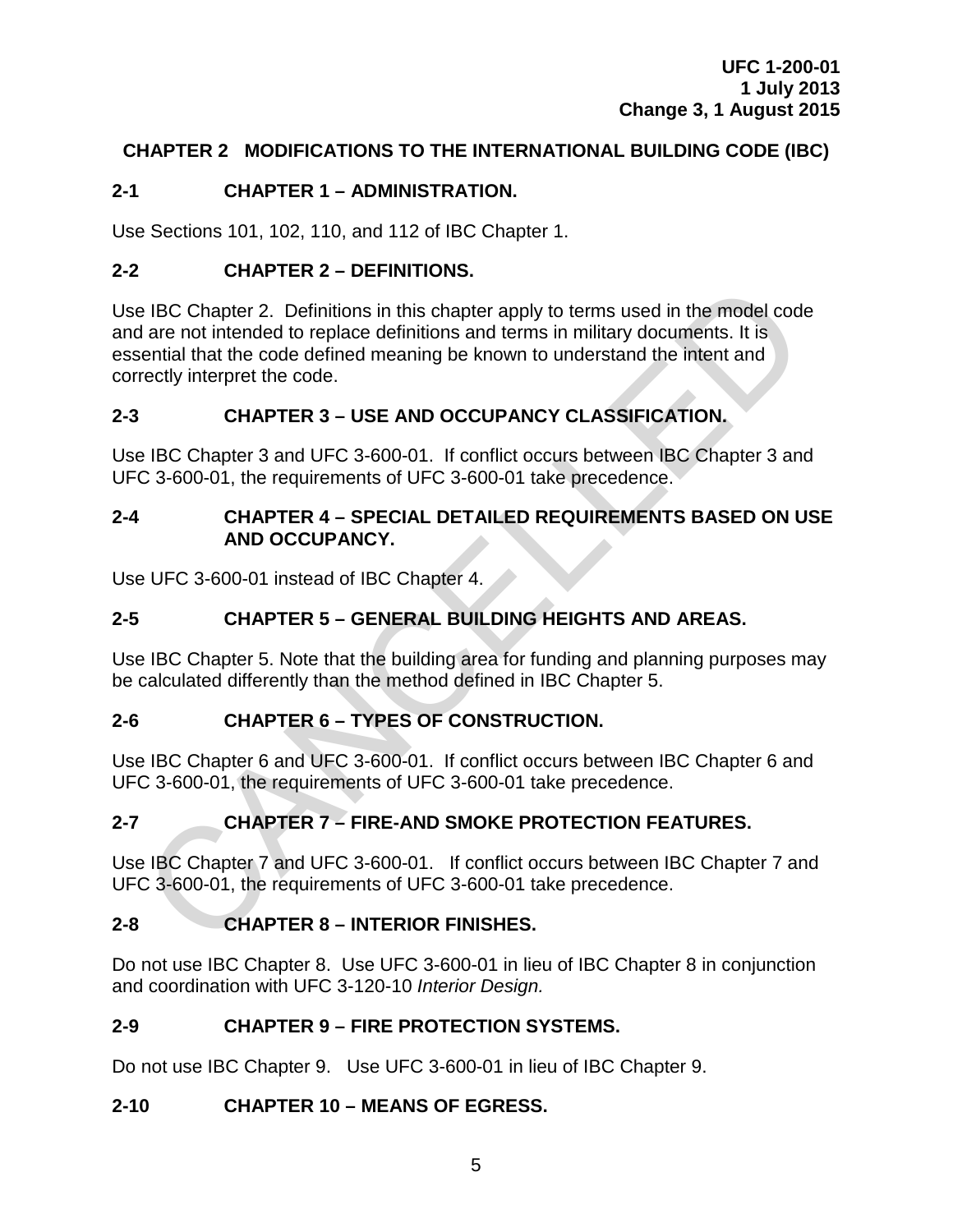Do not use IBC Chapter 10, \3\ except when referenced by US Access Board, *Architectural Barriers Act* (*ABA) Standards*. /3/ Use UFC 3-600-01 in lieu of IBC Chapter 10.

# <span id="page-13-0"></span>**2-11 CHAPTER 11 – ACCESSIBILITY.**

Delete IBC Chapter 11. \3\ Use the *ABA Standards* and the special provisions of the Department of Defense Deputy Secretary of Defense Memorandum *Subject: Access for People with Disabilities*, October 31, 2008. Refer to Appendix A for a link to the *ABA Standards* and the DoD policy memorandum. Where the *ABA Standards* reference the IBC 2000, 2003 and supplements the applicable requirements of the latest version of the 2012 IBC are acceptable. /3/

## <span id="page-13-1"></span>**2-12 CHAPTER 12 – INTERIOR ENVIRONMENT.**

Use IBC Chapter 12 as modified below. IBC Chapter 12 provides the minimum standards for the interior environment of a building by addressing minimum space sizes, and temperature, light, and ventilation levels for occupancy. It also addresses minimum sound transfer, ventilation of attics and under floor spaces, and provides for minimum moisture resistance standards for toilets and bathrooms. Use IBC Chapter 12, except as modified below: Startment of Defense Deputy Secretary of Defense Memorandum *Subject: Access*<br>
Subject: Access<br>
Andards and the DoD policy memorandum. Where the ABA Standards for a link to the ABA<br>
2000, 2003 and supplements the applicabl

- Delete IBC paragraph 1204.1, including the exception, and replace with the following: "1204.1 *Equipment and Systems*. Use the applicable Unified Facilities Criteria and individual military service standards for temperature control criteria."
- For Navy and Marine Corps Unaccompanied housing facilities, delete IBC paragraphs 1207.2, 1207.3, 1208.3 and 1208.4, and use FC 4-721-10N for air-borne and structure-borne sound transmission criteria, for minimum room sizes, and for dwelling unit criteria. Also use UFC 3-101-01 *Architecture,* and UFC 3-120-10, *Interior Design.*

# <span id="page-13-2"></span>**2-13 CHAPTER 13 – ENERGY EFFICIENCY.**

Delete the use of IBC Chapter 13 and use UFC 1-200-02. The DoD has replaced this IBC chapter with a new unified criteria for High Performance and Sustainable Buildings.

# <span id="page-13-3"></span>**2-14 CHAPTER 14 – EXTERIOR WALLS.**

Use IBC Chapter 14. This chapter addresses requirements for exterior walls of buildings, provides minimum standards for wall covering materials, their installation and their ability to provide weather protection.

# <span id="page-13-4"></span>**2-15 CHAPTER 15 – ROOF ASSEMBLIES AND ROOFTOP STRUCTURES.**

Use IBC Chapter 15, and UFC 3-101-01 *Architecture* and UFC 3-110-03, *Roofing. IBC*  Chapter 15 provides standards for roof assemblies as well as rooftop structures. It also provides some requirements for fire resistance in roofing.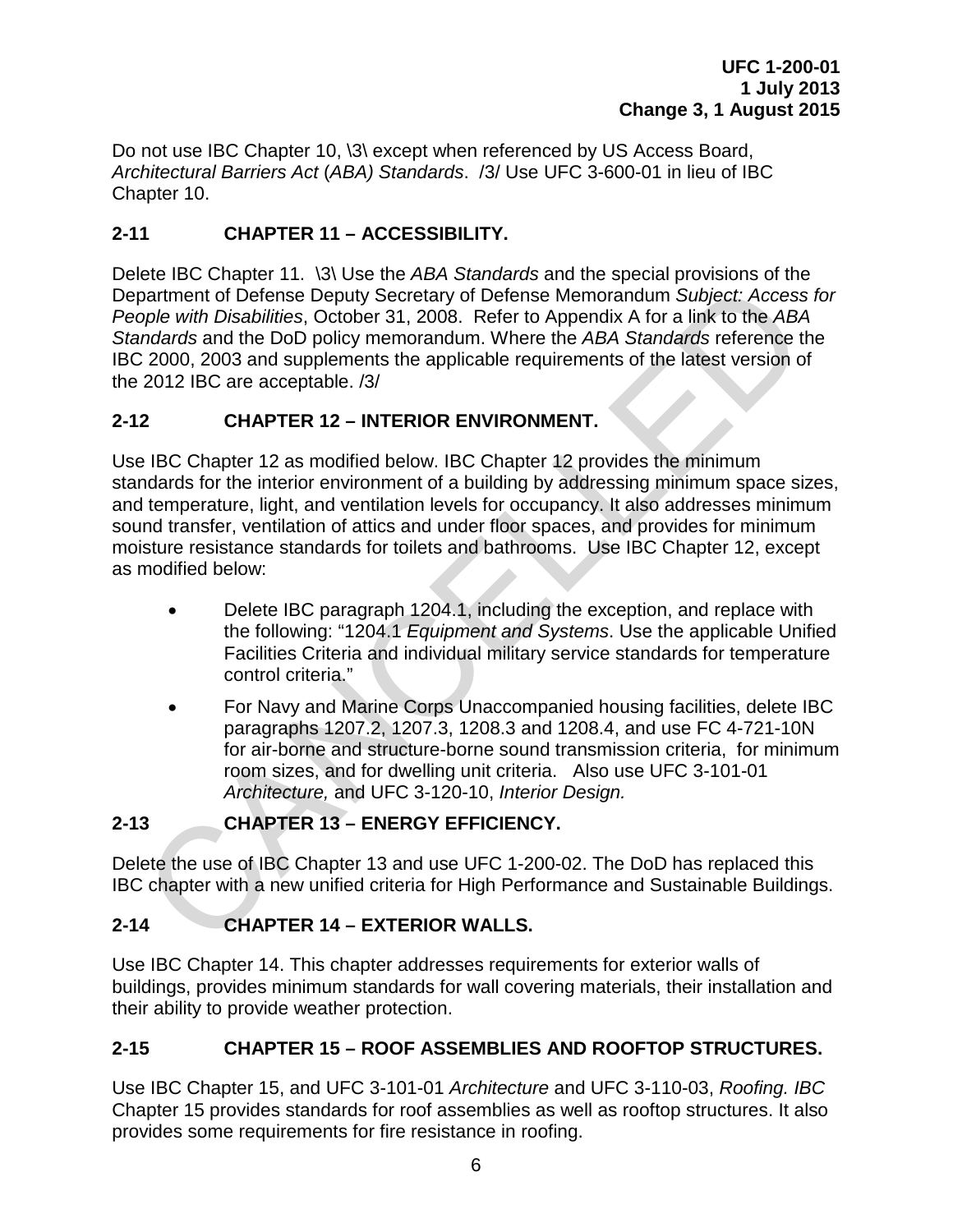## <span id="page-14-0"></span>**2-16 CHAPTER 16 – STRUCTURAL DESIGN.**

Use IBC Chapter 16 as modified by UFC 3-301-01. Use IBC Chapter 16 and UFC 3- 310-04 for the seismic design of buildings. IBC Chapter 16 describes minimal structural loading requirements, minimum design loads (live and dead, snow and wind, rain, flood and earthquake), as well as load combinations, and permitted design methodologies.

## <span id="page-14-1"></span>**2-17 CHAPTER 17 – SPECIAL INSPECTIONS AND TESTS.**

Use IBC Chapter 17 as modified by UFC 3-301-01 and UFC 3-600-01. The Structural Tests and Special inspections described in IBC Chapter 17 provide a variety of procedures and criteria for testing materials and assemblies, labeling materials and assemblies, and for some special inspection of certain structural assemblies. Some DoD requirements are more stringent and these take precedence as identified in these UFCs. Replace Paragraph 1704.2 as follows: 7 **CHAPTER 17 – SPECIAL INSPECTIONS AND TESTS.**<br>
IBC Chapter 17 as modified by UFC 3-301-01 and UFC 3-600-01. The Structure<br>
at said Special inspections described in IBC Chapter 17 provide a variety of<br>
cercedures and cri

**Modified Paragraph 1704.2 Special Inspections -** The contractor must employ one or more *approved agencies* to perform inspections during construction on the types of work listed under Section 1705 *Required Verification and Inspection*. These inspections are in addition to the inspections defined in Section 110. The inspecting agency must provide reports of the special inspections directly to the government.

## <span id="page-14-2"></span>**2-18 CHAPTER 18 – SOILS AND FOUNDATIONS.**

Use IBC Chapter 18 and UFC 3-220-01. IBC Chapter 18 is modified by UFC 3-301-01, and as noted below:

- Supplement to IBC 1804.3: Ensure that the grading and associated storm water runoff do not adversely affect surrounding sites.
- Supplement to IBC 1808.7.4: Establish finished floor elevations a minimum of 8 inches (200mm) above finished grade at the perimeter of the building.

# <span id="page-14-3"></span>**2-19 CHAPTER 19 – CONCRETE.**

Use IBC Chapter 19 as modified by UFC 3-301-01, and UFC 1-200-02. IBC Chapter 19 provides only minimum accepted practices for the use of plain concrete and reinforced concrete in construction.

## <span id="page-14-4"></span>**2-20 CHAPTER 20 – ALUMINUM.**

Use IBC Chapter 20. Chapter 20 contains standards for the use of aluminum, but only the structural applications of aluminum are addressed. The chapter does not address the use of aluminum in specialty products such as window framing or architectural hardware. For aluminum use in Heating, Ventilation, Air Conditioning (HVAC), use the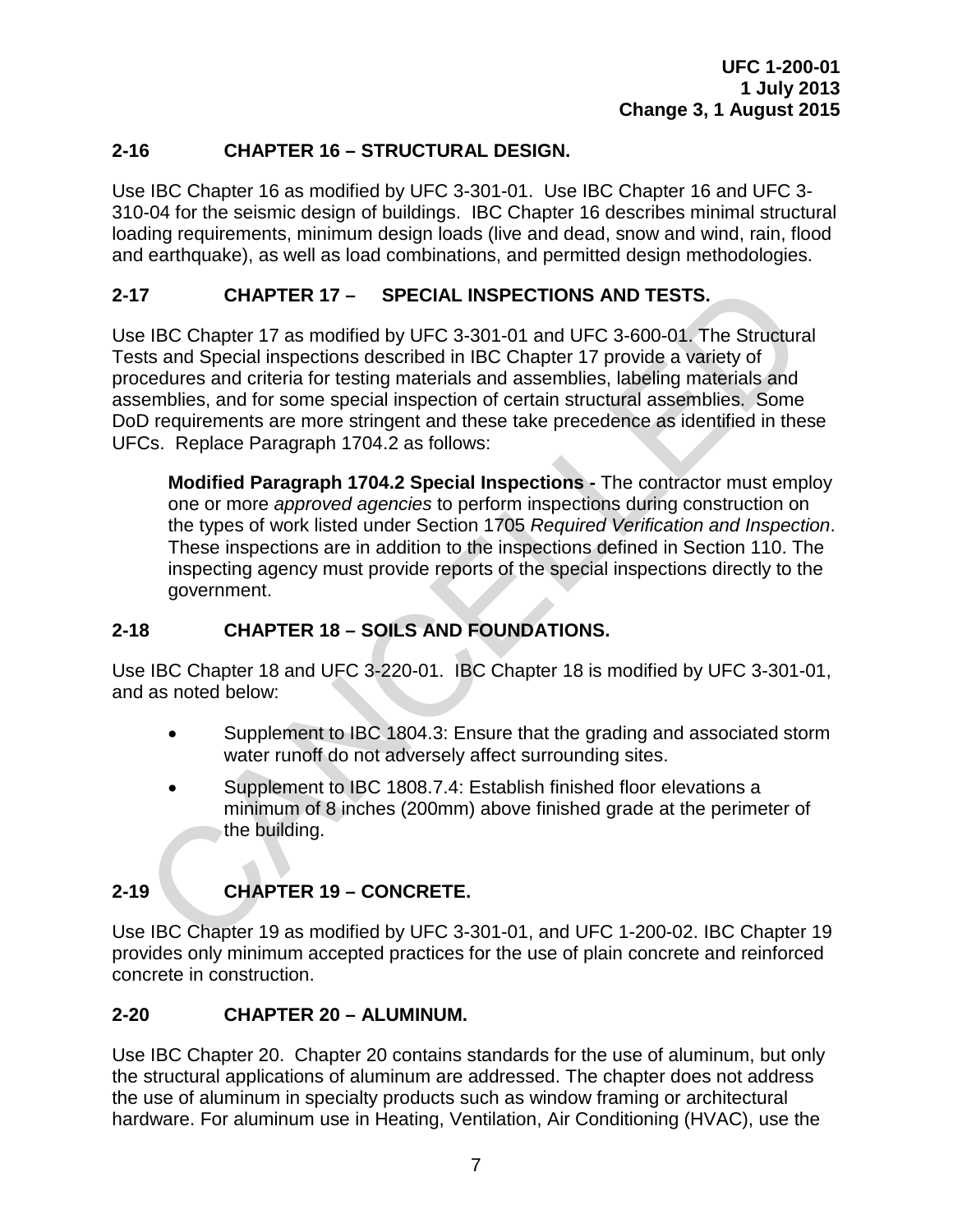International Mechanical Code (IMC) adopted by the DoD. Also, consult the Aluminum Design Manual by the Aluminum Association for use of aluminum in building construction.

# <span id="page-15-0"></span>**2-21 CHAPTER 21 – MASONRY.**

Use IBC Chapter 21 as modified by UFC 3-301-01. Comprehensive and practical requirements for masonry are found in this chapter by addressing material specifications, and test methods, types of wall construction, Criteria for empirical and engineered designs. Masonry foundations are also addressed in Chapter 18 and modified for DoD use.

# <span id="page-15-1"></span>**2-22 CHAPTER 22 – STEEL.**

Use IBC Chapter 22 as modified by UFC 3-301-01. Chapter 22 provides the minimal commercial requirements for the design and construction of structural steel, including composite construction), cold-formed steel, steel joists, steel cable structures, and steel storage racks. Steel for structures is generally classified as Type I and Type II construction, however steel is permitted in all types of construction. DoD specific requirements which are specifically mission oriented, are included in UFC 3-301-01. uirements for masonry are found in this chapter by addressing material<br>cifications, and test methods, types of wall construction, Criteria for empirical and<br>inicered designs. Masonry foundations are also addressed in Chapt

# <span id="page-15-2"></span>**2-23 CHAPTER 23 – WOOD.**

Use IBC Chapter 23. This chapter provides minimum requirements for the design of buildings and structures that use wood and wood based products in framing and fabrication. In general, only (IBC designated) Types III, IV, or V buildings may be constructed of wood. Refer to IBC Chapter 3 for Occupancy Types. Refer to UFC 3- 301-01 Structural Engineering, and 3-600-01 for more detailed requirements.

# <span id="page-15-3"></span>**2-24 CHAPTER 24 – GLASS AND GLAZING.**

Use IBC Chapter 24. This Chapter establishes regulations for glass and glazing that when properly installed, are able to meet required resistance to wind, snow, and dead loads. The engineering and design requirements are included in the chapter.

# <span id="page-15-4"></span>**2-25 CHAPTER 25 – GYPSUM BOARD AND PLASTER.**

Use IBC Chapter 25. This chapter contains the provisions and referenced standards that regulate the design, construction and quality of gypsum board and plaster. They represent the most common interior and exterior finish materials in the commercial building industry and the DoD. This chapter addresses quality control issues, material specifications, and installation requirements, under the control of industry requirements. However, it is the responsibility of the AHJ to inspect and ensure that the appropriate products are used and properly installed for the intended use and location.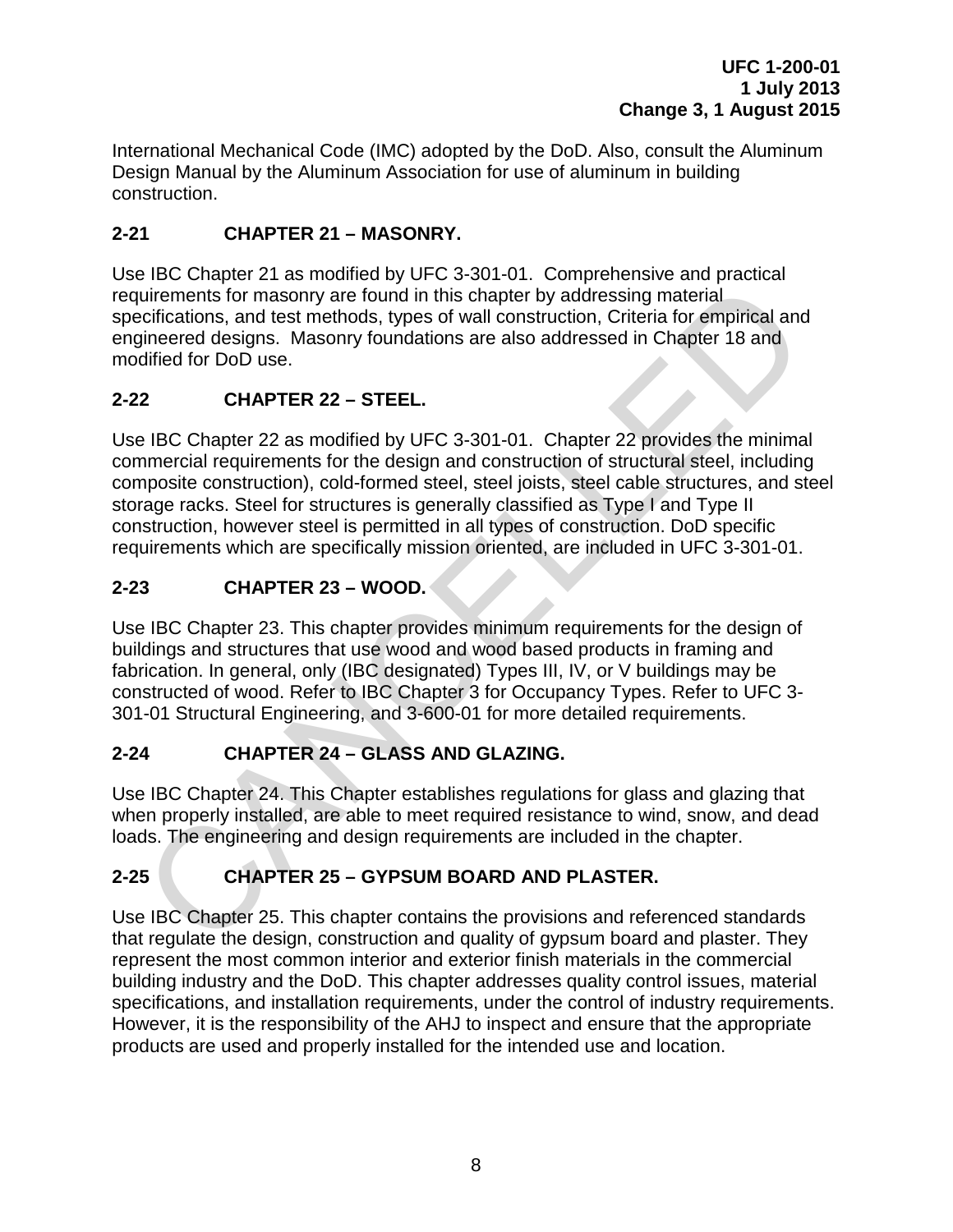## <span id="page-16-0"></span>**2-26 CHAPTER 26 – PLASTIC.**

The use of plastics in building construction and components is addressed in IBC Chapter 26, addressing flammable materials such as foam plastic insulation, foam plastics, used as exterior and interior trim, and other plastic veneers such as fiberglass reinforced polymers which may be quite flammable and create toxic smoke. Therefore, use IBC Chapter 26, and use UFC 3-600-01. If conflicts occur, use the more restrictive UFC 3-600-01. These requirements and limitations to the minimal requirements of IBC Chapter 26 are necessary to control the use of plastic and foam plastic products such that they do not compromise the increased safety needed in DoD buildings for occupants and mission. CRITER 28 - Movements and limitations to the minimal requirements of IE<br>
CRITER 20 - 01. These requirements and limitations to the minimal requirements of IE<br>
they do not compromise the increased safety needed in DoD build

# <span id="page-16-1"></span>**2-27 CHAPTER 27 – ELECTRICAL.**

The IBC2012 references the National Electrical Code, (NEC). In addition, IBC Section 2702 addresses emergency and standby power requirements, which relies on the IFC (not currently used by the DoD). Therefore, use IBC Chapter 27 as modified by the following:

- Use UFC 3-501-01 for general electrical requirement criteria.
- Use UFC 3-520-01 for interior electrical systems criteria.
- Use UFC 3-530-01 for interior and exterior lighting and controls criteria.
- Use UFC 3-550-01 for exterior power distribution systems criteria.
- Use UFC 3-560-01 for electrical safety and electrical Operations and Maintenance (O&M) criteria.
- Use UFC 3-580-01 for building telecommunications criteria.
- Use UFC 4-021-01 for mass notification systems criteria.

# <span id="page-16-2"></span>**2-28 CHAPTER 28 – MECHANICAL SYSTEMS.**

IBC Chapter 28 provides references to the International Mechanical Code (IMC) which has been adopted by the DoD. However, the International Fuel Gas Code has not been adopted. The DoD uses the National Fuel Gas Code (NFPA 54, ANSI Z223.1) for the design and installation of fuel gas piping systems:

• Use IBC Chapter 28 as modified by UFC 3-401-01 for Mechanical criteria.

# <span id="page-16-3"></span>**2-29 CHAPTER 29 – PLUMBING SYSTEMS.**

Use IBC Chapter 29, as modified by UFC 3-420-01 for plumbing criteria. Chapter 29 regulates the number of plumbing fixtures that must be provided by each type of building, and gender separations except for certain types of small buildings.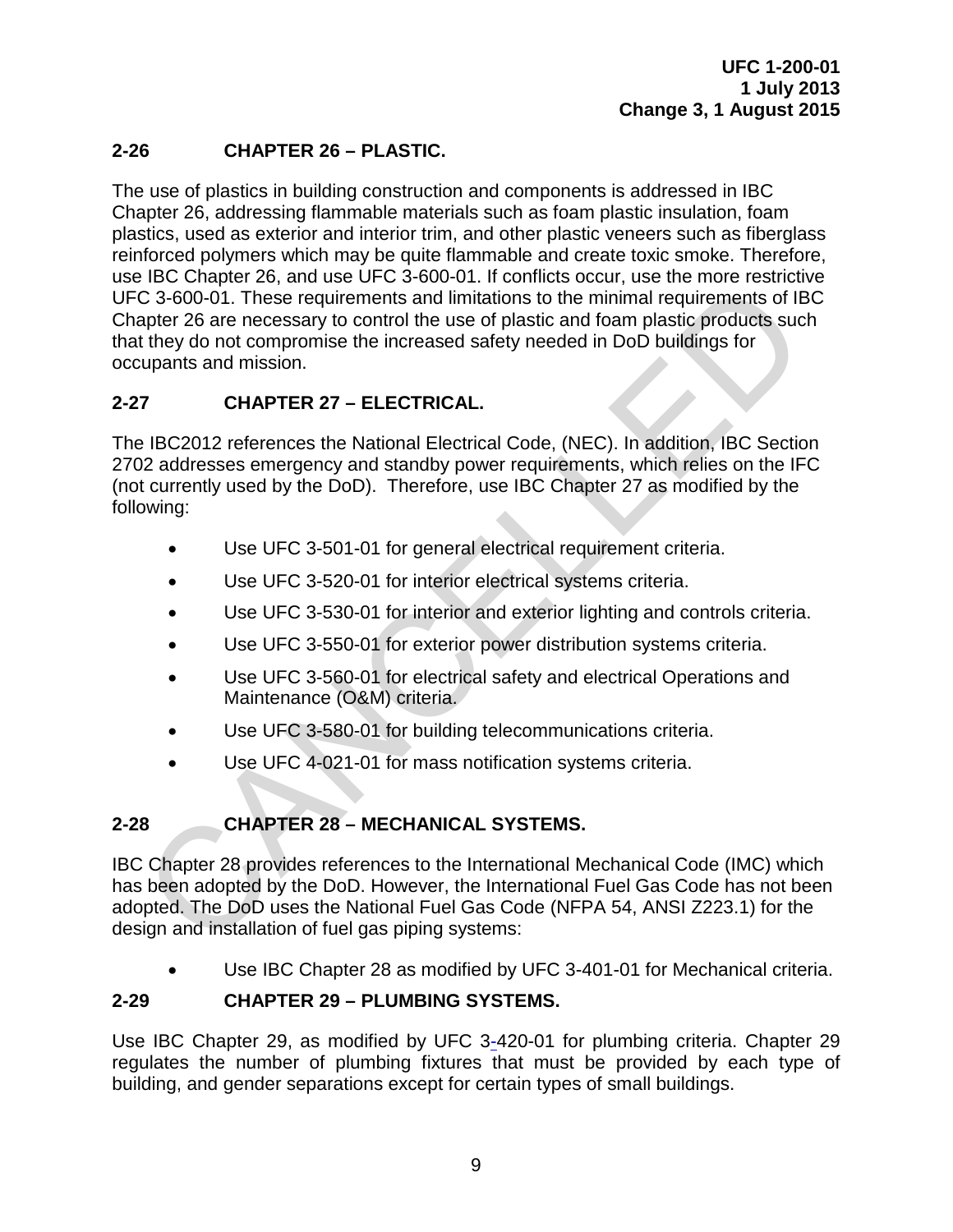## <span id="page-17-0"></span>**2-30 CHAPTER 30 – ELEVATOR AND CONVEYING SYSTEMS.**

Use IBC Chapter 30 and UFC 3-600-01. Refer to the local elevator subject matter expert (SME) for detailed Service specific elevator guidance. If conflict occurs between the IBC and UFC 3-600-01, the requirements of the UFC take precedence.

## <span id="page-17-1"></span>**2-31 CHAPTER 31 – SPECIAL CONSTRUCTION.**

Use IBC Chapter 31 for criteria for special building construction including membrane structures, temporary structures, pedestrian walkways and tunnels addressed in IBC Section 3104, automatic vehicular gates, awnings and canopies, marquees, signs, and towers and antennas.

# <span id="page-17-2"></span>**2-32 CHAPTER 32 – ENCROACHMENT INTO THE PUBLIC RIGHT-OF-WAY.**

Use IBC Chapter 32. Buildings and structures from time to time are designed to extend over a property line or into the public right of way. Local regulations outside the building usually set limits to such encroachments, and government criteria may perform the same function in various locations. Such military criteria should always take precedence over provisions of this chapter.

# <span id="page-17-3"></span>**2-33 CHAPTER 33 – SAFEGUARDS DURING CONSTRUCTION.**

Use IBC Chapter 33 and UFC 3-600-01. Chapter 33 provides safety requirements during construction and demolition of buildings and structures. If conflict occurs between the IBC, and UFC 3-600-01, the requirements of the UFC take precedence.

# <span id="page-17-4"></span>**2-34 CHAPTER 34 – EXISTING STRUCTURES.**

Use IBC Chapter 34, except as modified below. Provisions in Chapter 34 deal with alternative methods of compliance requirements when dealing with existing building constraints. This IBC chapter allows for a controlled departure from full compliance with the technical codes, without compromising the minimum standards of life safety and fire prevention of the rehabilitated building as required in the UFC 3-600-01. An example may be concerning fire escape requirements that differ in the UFC 3-600-01. **EIEC Chapter 31 for criteria for special building construction including membrane<br>citures, temporary structures, pedestrian walkways and tunnels addressed in IBC<br>tion 3104, automatic vehicular gates, awnings and canopies,** 

- Use Section 3410 with UFC 3-600-01. If conflict occurs between Chapter 34 and UFC 3-600-01, the requirements of the UFC take precedence.
- Use IBC2012 Chapter 34 with UFC 3-310-04 for seismic evaluation and seismic rehabilitation of existing buildings. \2\
- Add a third paragraph to the end of section 3404.2: "In addition to other requirements of this code, for renovations and alterations costing more than \$7.5 million to facilities already located within the 100-year flood plain, assess the vulnerability of mechanical and electrical subsystems to flood hazards and take necessary measures within the project to mitigate those vulnerabilities. Comply with OUSD Memorandum, Floodplain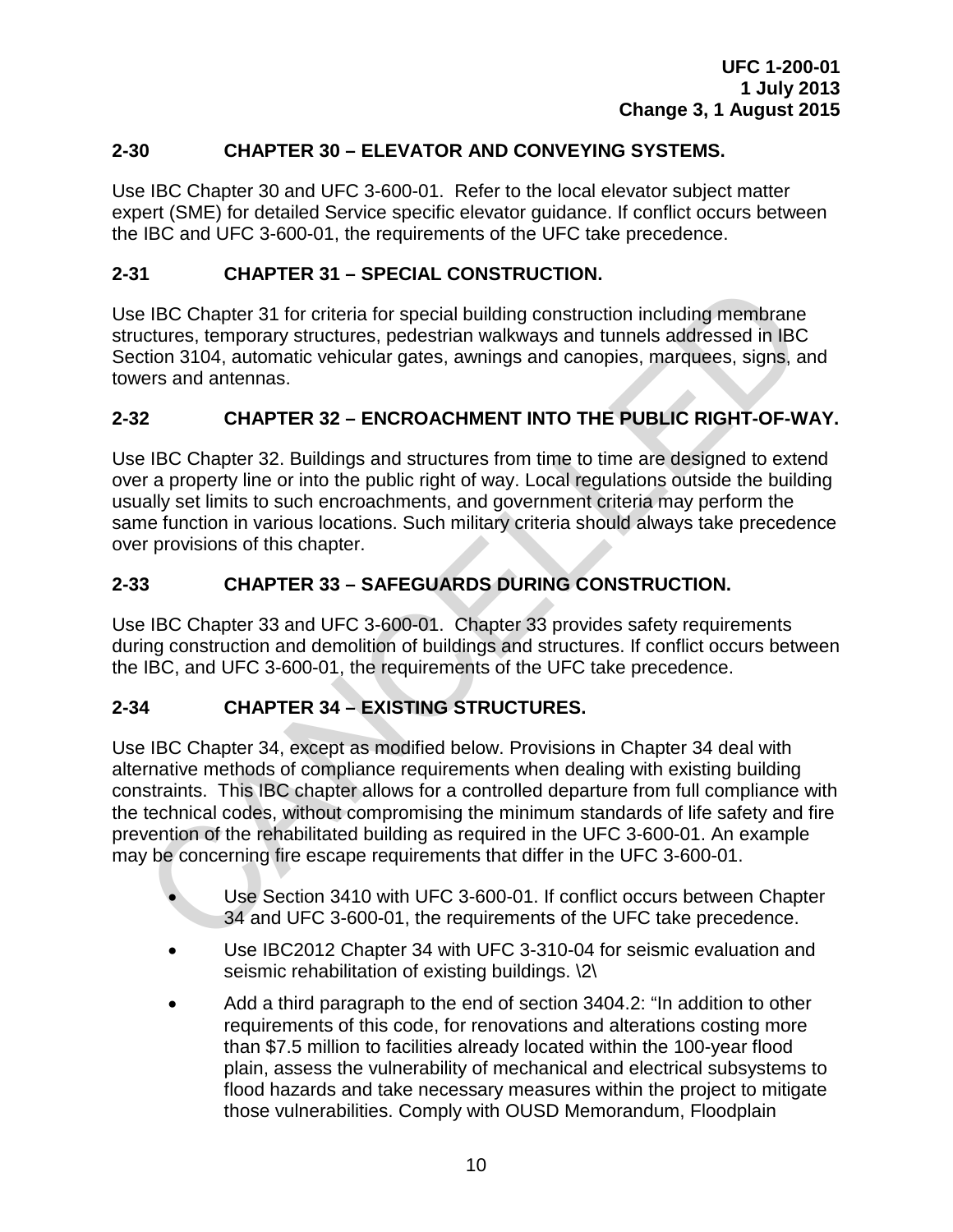Management on Department of Defense Installations, 11 February, 2014. This policy applies only to permanent installations."

/2/

# <span id="page-18-0"></span>**2-35 CHAPTER 35 – REFERENCED STANDARDS.**

Use IBC Chapter 35. Chapter 35 contains numerous references to standards that are used to regulate materials and methods of construction. It contains a comprehensive list of all standards that are referenced in the IBC. Also refer to IBC Chapter 1, Section 102.4 for a detailed explanation of applicability of referenced codes and standards. d to regulate materials and methods of construction. It contains a comprehensive<br>ill standards that are referenced in the IBC. Also refer to IBC Chapter 1, Section<br>1.4 for a detailed explanation of applicability of referen

## <span id="page-18-1"></span>**2-36 APPENDICES.**

Delete IBC2012 Appendices A through Appendix M.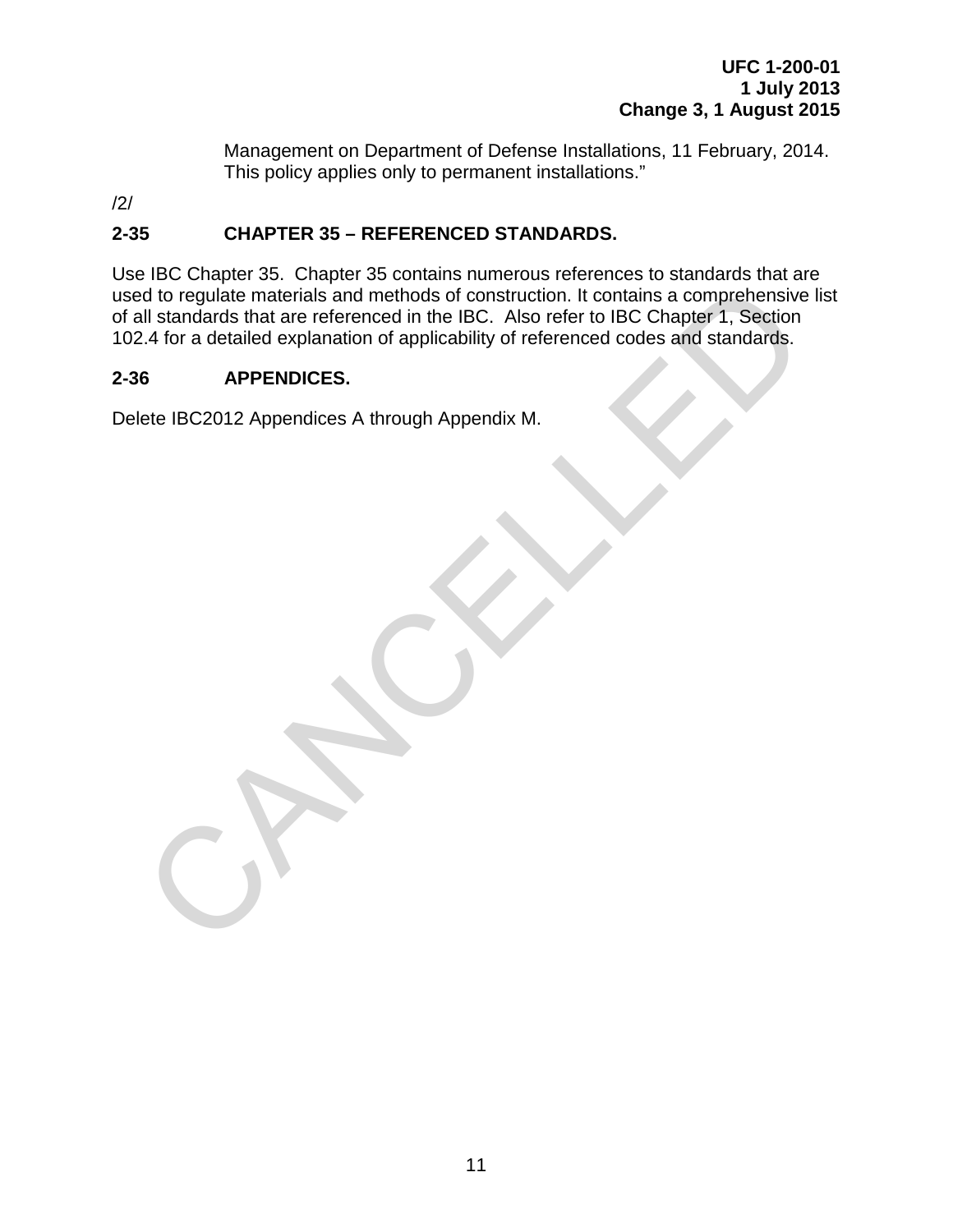# <span id="page-19-0"></span>**CHAPTER 3 OTHER CRITERIA**

In addition to the International Building Code as modified in Chapter 2 of this UFC, comply with the following criteria:

## <span id="page-19-1"></span>**3-1 HIGHER AUTHORITY MANDATES.**

Design and Construction must be in compliance with Public Laws (P.L.), Executive Orders (E.O.), Code of Federal Regulations (CFR), Department of Defense Instructions (DODI), and Department of Defense Directives (DODD) or other higher authority documents as applicable, as listed in MIL-STD-3007F, Appendix B.

# <span id="page-19-2"></span>**3-1.1 Vending Facilities for the Blind.**

Verify with the using activity the requirement to provide blind-operated vending facilities in compliance with the Randolph-Sheppard Act and DoD Instruction 1125.3. This requirement generally applies in buildings that are over 1,400 SM (15,000 SF) that will contain over 100 employees, but may also apply in other situations at the discretion of the using activity.

 $\langle 2 \rangle$ 

# **3-1.2 Nursing Mothers in Federal Employment.**

For facilities that are places of employment, provide a private space for nursing mothers as recommended by OPM Memorandum for Heads of Executive Departments and Agencies; "Nursing Mothers in Federal Employment", dated December 22, 2010. This space may not be a bathroom, and must be shielded from view and free from intrusion of others. A nursing mother's space must be functional, with a private space with a place to sit and a flat surface, other than the floor, to place the breast pump and other supplies. Although there are no size or permanency requirements, this space must provide access to electricity for the use of a breast pump, as well as good lighting, a comfortable temperature, and proper ventilation; and be near a source of hot and cold running water. In addition, comply with any command-specific policy applicable to this requirement or applicable to the establishment of a working mothers program within the facility./2/ isign and Construction must be in compliance with Public Laws (P.L.), Executive<br>
elers (E.D.), Code of Federal Regulations (CFR), Department of Defense Instructions<br>
CCFR), Department of Defense Directives (DODD) or other

# <span id="page-19-3"></span>**3-2 UNIFIED FACILITY CRITERIA (UFC).**

Comply with the UFC (Latest Version) , FC, and other related criteria as noted herein

# <span id="page-19-4"></span>**3-2.1 Core UFC.**

Core UFC are criteria that provide requirements for the majority of traditional building systems that are prevalent on DoD facility construction projects. Core UFC also identify additional criteria such as Antiterrorism, High Performance, and Sustainable Building requirements mandated by law and policy. Comply with the Core UFC listed here, and other UFC identified in Appendix A as they are applicable.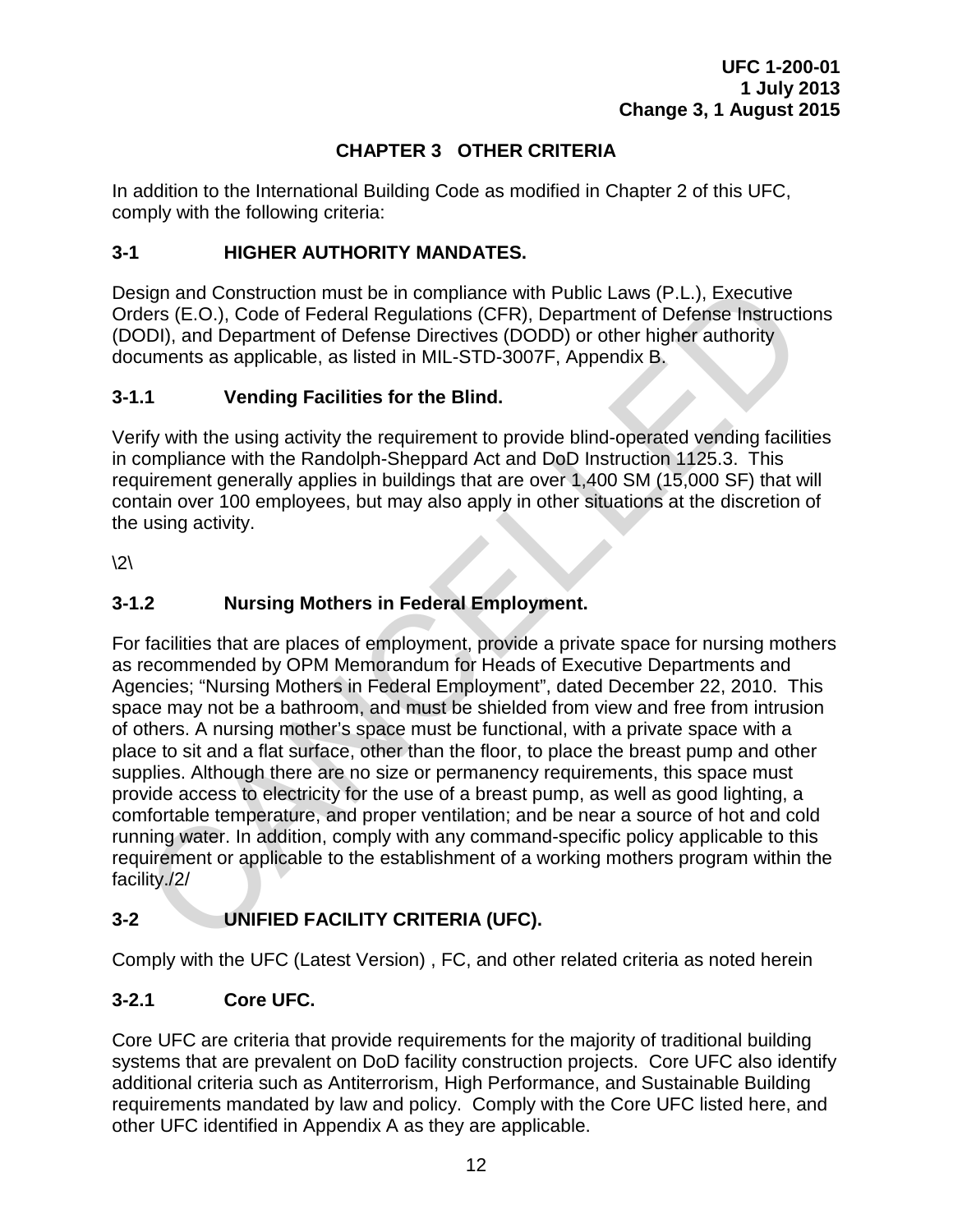- 1-200-02, High Performance and Sustainable Building Requirements
- 3-101-01, Architecture
- 3-110-03, Roofing
- 3-120-10, Interior Design
- 3-201-01, Civil Engineering
- 3-201-02 Landscape Architecture
- 3-210-10, Low Impact Development
- 3-220-01, Geotechnical Engineering
- 3-230-01, Water Storage, Distribution, and Transmission
- 3-230-03, Water Treatment
- 3-240-01, Wastewater Collection
- 3-301-01, Structural Engineering
- 3-310-04, Seismic Design for Buildings
- 3-401-01, Mechanical Engineering
- 3-410-01, Heating, Ventilating and Air Conditioning
- 3-420-01, Plumbing Systems
- 3-501-01, Electrical Engineering
- 3-520-01, Interior Electrical Systems
- 3-530-01, Design: Interior and Exterior Lighting and Controls
- 3-550-01, Exterior Electrical Power Distribution
- 3-560-01, Electrical Safety O&M
- 3-580-01, Telecommunications Building Cabling Systems Planning and Design 3-201-01, Usin Engineering<br>
3-201-02 Landscape Architecture<br>
3-201-00, Low Impact Development<br>
3-220-01, Geotechnical Engineering<br>
3-230-01, Water Storage, Distribution, and Transmission<br>
3-230-03, Water Treatment<br>
3-301-0
	- 3-600-01, Fire Protection Engineering for Facilities
	- 4-010-01, DoD Minimum Antiterrorism Standards for Buildings
	- 4-010-02, DoD Minimum Antiterrorism Standoff Distances for Buildings (FOUO)
	- 4-021-01, Design and O&M: Mass Notification Systems

# <span id="page-20-0"></span>**3-2.2 Other UFC.**

In addition to the "Core UFC", comply with other UFCs as applicable to the system, structure, or facility type defined in the scope of the construction project.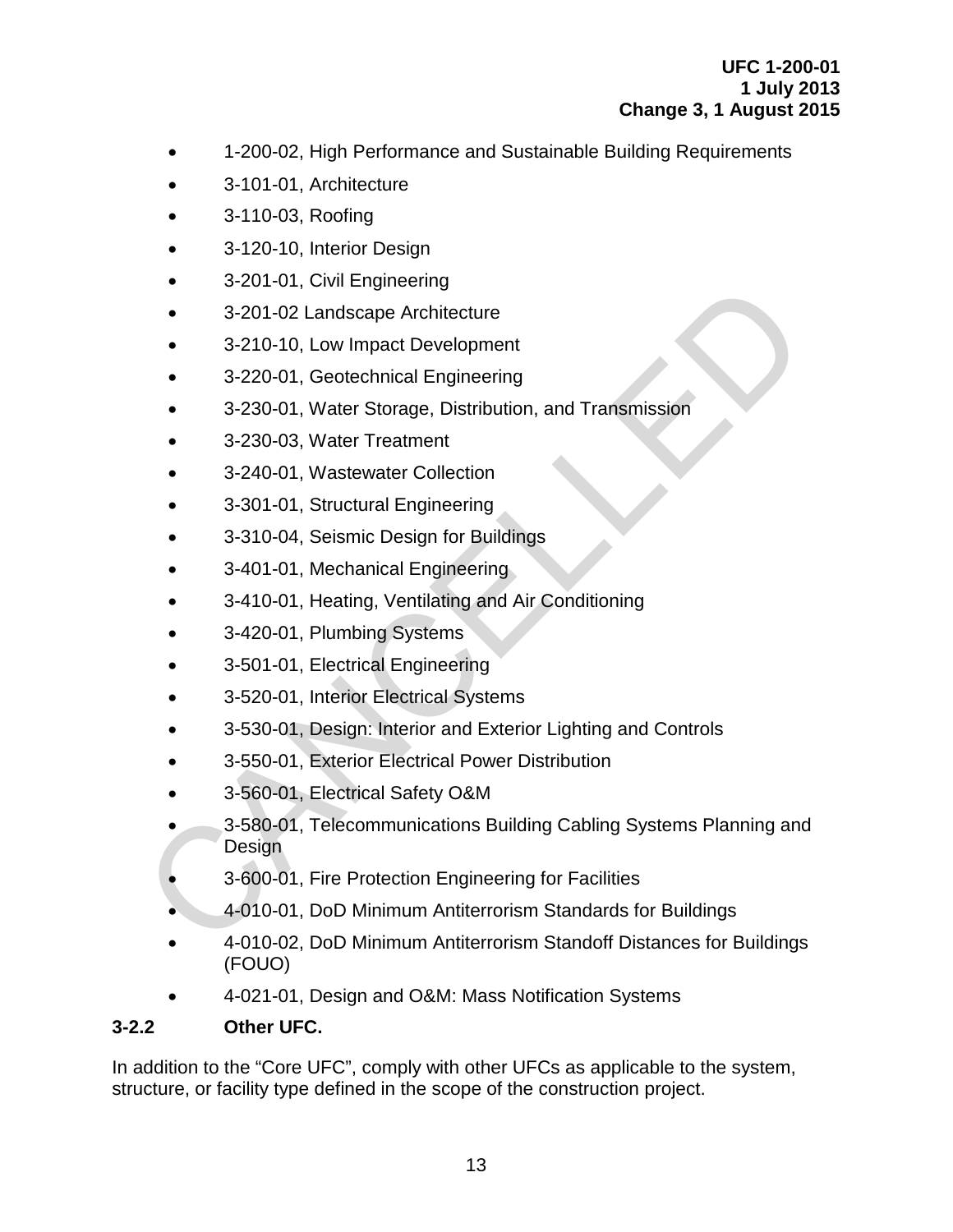# <span id="page-21-0"></span>**3-3 FACILITY CRITIERIA (FC).**

The designation, "Facility Criteria (FC)" has been adopted for criteria that are not applicable to all DoD Components. This applies to facility-type documents only; for example: FC 4-721-10N "Navy and Marine Corps Unaccompanied Housing" which has a final "N" designation because it is used by the Navy, including its Component, the U.S. Marine Corps. FC provide functional requirements (i.e., defined in more detail by the users and operational needs of a particular facility type). Differences in functional requirements between DoD Components may exist due to differences in their policies and more specific operational needs. FC are applicable only to the DoD Component(s) indicated in the title, and are intended for use with unified technical requirements published in UFC. Comply with the FC for the designated facility type and the DoD Component.

# <span id="page-21-1"></span>**3-4 SPECIFICATION REQUIREMENTS.**

Use Unified Facilities Guide Specifications (UFGS) for all projects, including Design-Build design submittals, and in accordance with UFC 1-300-02. Download, use, and edit the most current UFGS database available from the Whole Building Design Guide website at http://www.wbdg.org/ccb/browse\_cat.php?c=3. Modify and edit the UFGS as necessary to suit the work required by the specific project, including editing for metric or inch-pound and to reflect the latest proven technology, materials, and methods for the project. Follow Order of Precedence requirements for each Design-Agent on use of Regional, Agency, Unified, and Other guide specifications. Other guide specifications are only allowed as a basis for information when not available in the UFGS. These developed specifications must be provided in UFGS format and modified to meet the requirements of UFC 1-300-02. users and operational needs of a particular facility type). Differences in functional users and operational needs of a particular facility type). Differences in functional more specific operational needs. FC are applicable

# <span id="page-21-2"></span>**3-5 OTHER MILITARY CRITERIA.**

Military criteria other than those listed in this UFC may be applicable to specific types of structures, building systems, or building occupancies. Such structures, systems, or buildings must meet the additional requirements of applicable military criteria.

# <span id="page-21-3"></span>**3-5.1 Antiterrorism.**

Antiterrorism is defined as defensive measures used to reduce the vulnerability of individuals and property to terrorist acts. UFC 4-010-01 sets the minimum requirements for DoD buildings, and the Geographic Combatant Commander Antiterrorism Construction Standards address unique requirements specific to their area of responsibility. Refer to UFC 4-010-01 and the Geographic Combatant Commander Antiterrorism Construction Standards for the minimum antiterrorism requirements.

# <span id="page-21-4"></span>**3-5.2 Explosive Safety.**

This document does not contain requirements for explosives safety. Facilities that involve DoD Ammunition and Explosives (AE) storage, handling, maintenance, manufacture or disposal, as well as facilities within the explosives safety quantity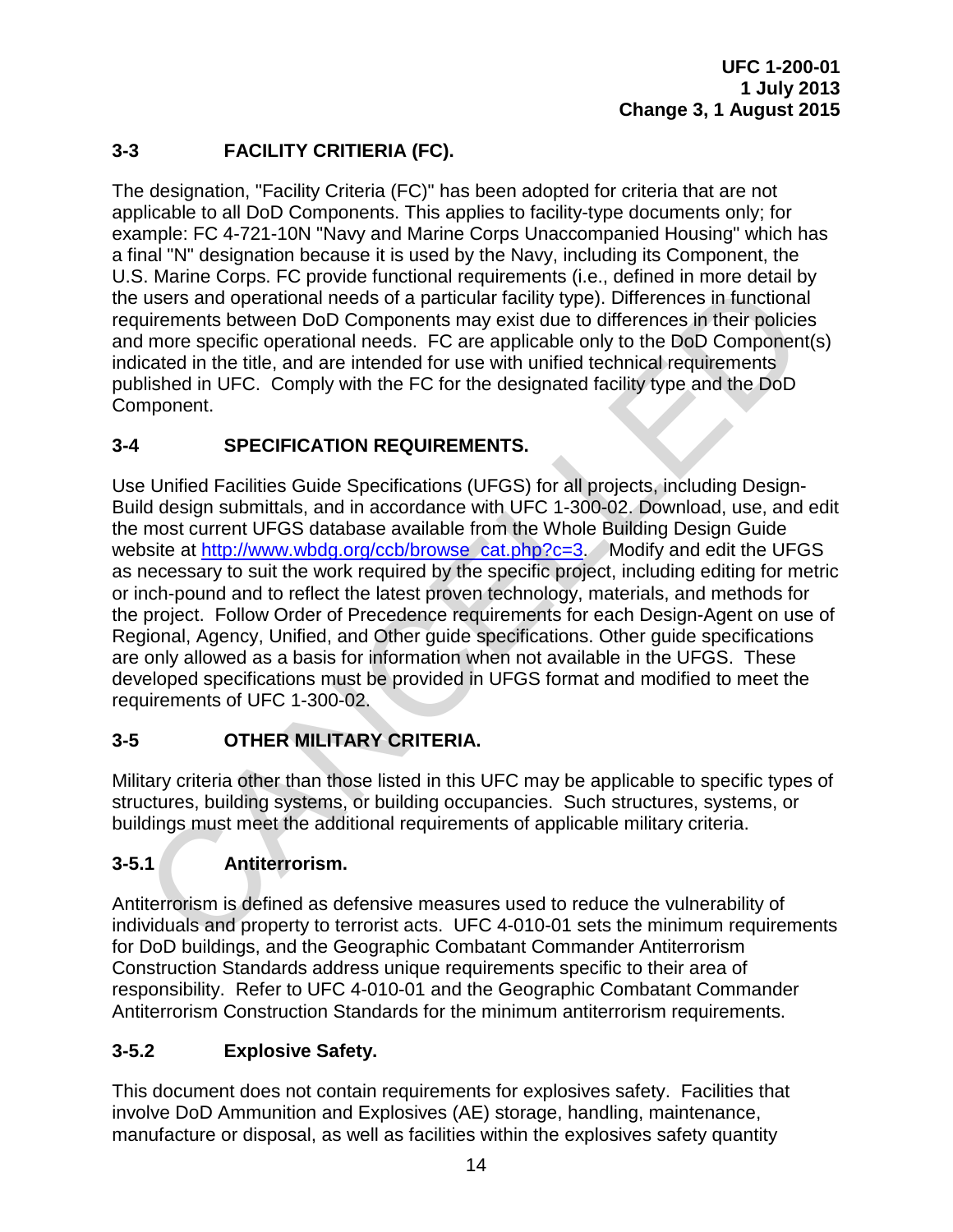distance (ESQD) arcs of AE facilities, must comply with the requirements found in DoD Manual 6055.09-M, as well as implementing Service criteria found in DA PAM 385-64 (Army), NAVSEA OP 5 (Navy and Marine Corps), and AFMAN 91-201 (Air Force). DoD facilities exposed to potential explosion effects from AE belonging to other nations are also required to meet DoD and Service explosives safety criteria.

- It is essential that the planning and design of new facilities, and occupation and renovation of existing AE-related facilities, or other facilities within ESQD arcs be accomplished in close coordination with knowledgeable explosives safety professionals in theater, or with the Services' Explosives Safety Centers. This coordination should occur as early as possible in the planning and design process to avoid issues or problems and to ensure compliance.
- Facility construction or use within ESQD arcs requires review for compliance with explosives safety criteria, and must have either an approved explosives safety site plan or an approved explosives safety deviation. Refer to the DoD Service documents mentioned above for further applicable guidance. \3\

## <span id="page-22-0"></span>**3-5.3 Facility Systems Safety**

Safety is an important component of maintaining and operating DoD facilities, and must be considered during design. Incorporate a hazards review into the regular design review process to ensure systems safety has been considered at the earliest phases of project development to reduce and mitigate unintentional maintenance and operational hazards. Army projects will incorporate the safety engineering practices delineated under the Facilities Systems Safety (FASS) program as prescribed under AR PAM 385- 16 *System Safety Management Guide* to the extent practicable and feasible. Air Force projects will incorporate the safety engineering practices delineated in Air Force Instruction (AFI) 91-203, *Air Force Consolidated Occupational Safety Instruction*, to the extent practicable and feasible. /3/ renovation of existing AE-related facilities, or other facilities within ESOD arcs<br>be accomplished in close coordination with knowledgeable explosives safety<br>continues to represent the Services' Explosives Safety Centers.

# <span id="page-22-1"></span>**3-5.4 Physical Security.**

Physical security is defined as that part of security concerned with physical measures designed and placed to safeguard personnel; to prevent unauthorized access to installations, equipment, material and documents, to safeguard them against espionage, sabotage, damage, and theft. Many buildings require some level of physical security. When required, integrate physical measures into the site, building, room(s), or area(s) as applicable. The Intelligence Community (IC) and DoD documents requirements for physical security related to specific assets in IC and DoD publications, in directives, and in DoD instructions. The Services have related documents that implement the IC and DoD policy for the Services. Below are the main DoD and IC documents that contain the physical security requirements for the protection of specific DoD assets. This does not include the policy documents associated with the protection of nuclear and chemical assets.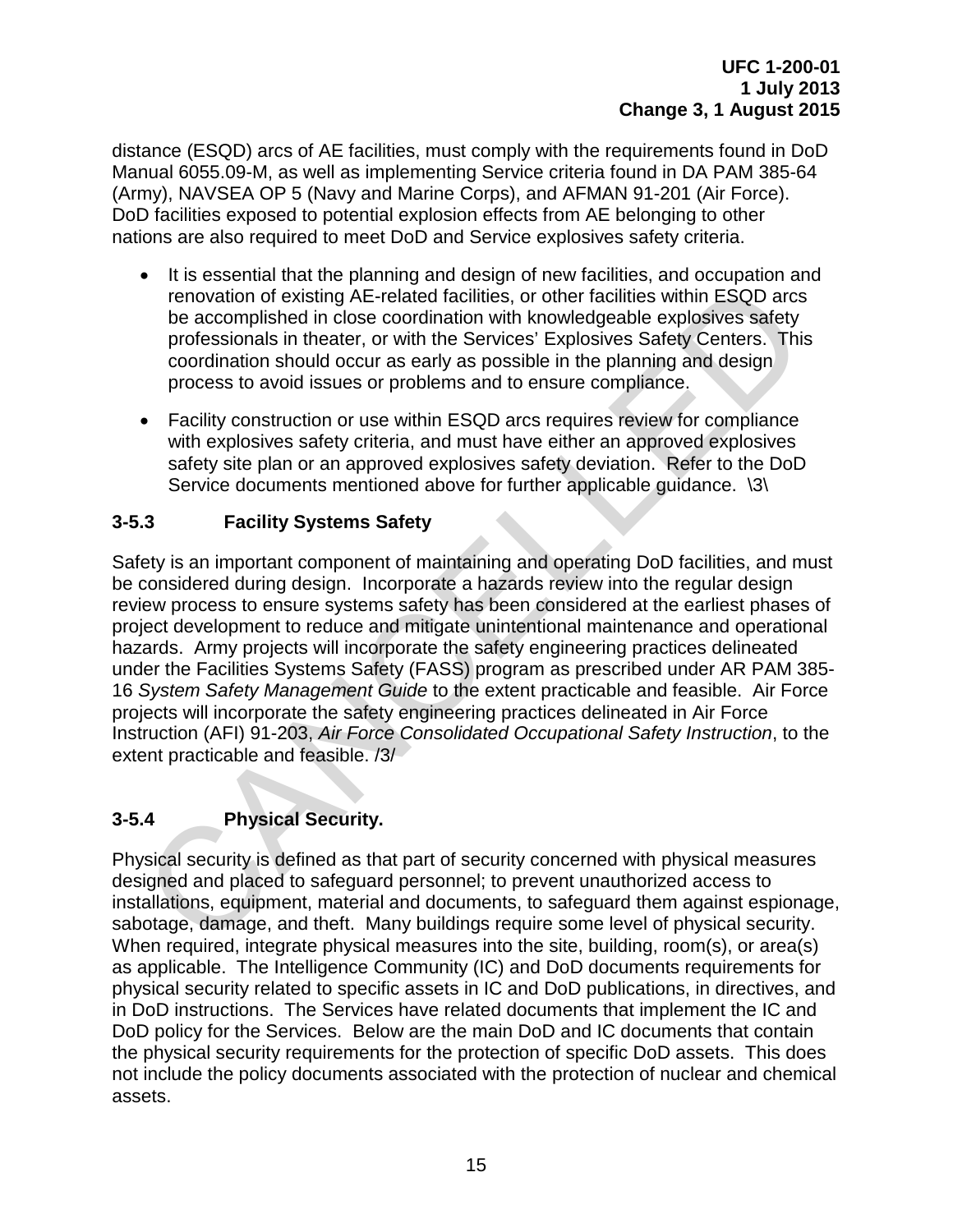| <b>Asset</b>                                          | <b>Policy and Documents</b>                                                                                                                                                                                                            |
|-------------------------------------------------------|----------------------------------------------------------------------------------------------------------------------------------------------------------------------------------------------------------------------------------------|
| Classified                                            | DoD 5200.1-R, DoD Information Security Program;                                                                                                                                                                                        |
| Information                                           | http://www.dtic.mil/whs/directives/corres/pub1.html                                                                                                                                                                                    |
| Sensitive                                             | UFC 4-010-05, Sensitive Compartmented Information Facilities Planning, Design,                                                                                                                                                         |
| Compartmented                                         | and Construction.                                                                                                                                                                                                                      |
| Information (SCI)                                     | Intelligence Community Directive (ICD) 705, Sensitive Compartment Information<br>Facilities;<br>http://www.dni.gov/electronic_reading_room/ICD_705_SCIFs.pdf<br>Intelligence Community Standard Number 705-1 (ICS-705-1), Physical and |
|                                                       | <b>Technical Security Standards for Sensitive Compartmented Information</b><br>Facilities; http://www.wbdg.org/pdfs/dod_at/ics_705_1.pdf                                                                                               |
|                                                       | Intelligence Community Standard Number 705-2 (ICS 705-2), Standards for the<br>Accreditation and Reciprocal Use of Sensitive Compartmented<br>Information; http://www.wbdg.org/pdfs/dod at/ics 705 2.pdf                               |
|                                                       | IC Tech Spec-for ICD/ICS 705, Technical Specifications for Construction and<br>Management of Sensitive Compartmented Information Facilities;                                                                                           |
|                                                       | http://www.wbdg.org/pdfs/dod_at/ic_techspec_705.pdf<br>JAFAN 6/9 Manual, Physical Security Standards for Special Access Program                                                                                                        |
| <b>Special Access</b><br>Program (SAP)<br>Information | Facilities; http://www.ncms-isp.org/documents/JANAF_6-0.pdf                                                                                                                                                                            |
| Arms, Ammunition                                      | DoD Manual 5100.76-M, Physical Security of Sensitive Conventional Arms,                                                                                                                                                                |
| and Explosives                                        | Ammunition and Explosives;                                                                                                                                                                                                             |
|                                                       | http://www.dtic.mil/whs/directives/corres/pub1.html                                                                                                                                                                                    |
| <b>Weapons Systems</b><br>and Platforms               |                                                                                                                                                                                                                                        |
| <b>Bulk Petroleum</b>                                 |                                                                                                                                                                                                                                        |
| Products                                              | DoD 5200.08-R, Physical Security Program;                                                                                                                                                                                              |
| Communications<br>Systems                             | http://www.dtic.mil/whs/directives/corres/pub1.html                                                                                                                                                                                    |
| <b>Controlled Inventory</b>                           |                                                                                                                                                                                                                                        |
| Items                                                 |                                                                                                                                                                                                                                        |
|                                                       |                                                                                                                                                                                                                                        |

# **Table 3-1 Policy Related to Physical Security**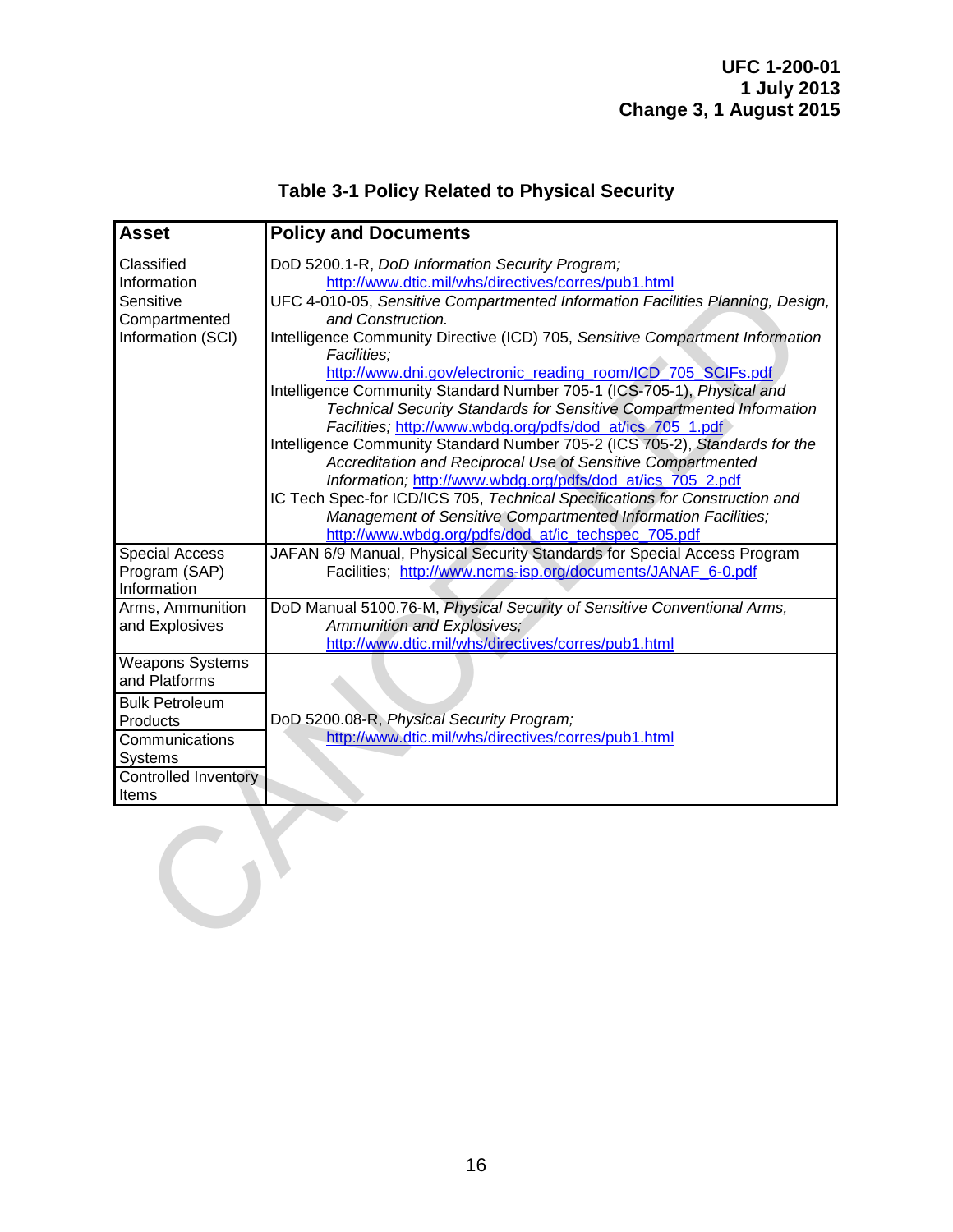## <span id="page-24-0"></span>**APPENDIX A REFERENCES**

#### **AMERICAN SOCIETY OF CIVIL ENGINEERS**

[http://www.asce.org](http://www.asce.org/) ASCE/SEI 41-13, Seismic Evaluation and Retrofit of Existing Buildings

#### **INTERNATIONAL CODE COUNCIL**

http://www.iccsafe.org

International Building Code, 2012

International Existing Building Code, 2012

#### **NATIONAL FIRE PROTECTION ASSOCIATION**

http://www.nfpa.org

NFPA 1, Fire Code, 2012

NFPA 54, National Fuel Gas Code, 2012

NFPA 58, Liquefied Petroleum Code, 2012

## **NATIONAL INSTITUTE OF STANDARDS AND TECHNOLOGY**

ICSSC RP8/NIST GCR 11-917-12, Standards of Seismic Safety for Existing Federally Owned and Leased Buildings, http://www.wbdg.org/ccb/NIST/nist\_gcr11\_917\_12.pdf

 $\frac{3}{3}$ 

## **UNITED STATES ACCESS BOARD**

Architectural Barriers Act (ABA) Standards Architectural Barriers Act (ABA) Standards http://www.access-board.gov/attachments/article/1029/ABAstandards.pdf Whww.iccsafe.org<br>
Emational Existing Building Code, 2012<br>
TIONAL FIRE PROTECTION ASSOCIATION<br>
EMATHERE PROTECTION ASSOCIATION<br>
PA 1, Fire Code, 2012<br>
PA 58, Liquefied Petroleum Code, 2012<br>
PA 58, Liquefied Petroleum Code,

/3/

## **UNITED STATES AIR FORCE**

http://www.e-publishing.af.mil

AFMAN 91-201, Explosives Safety Standards,

**\**3**\** (AFI) 91-203, Air Force Consolidated Occupational Safety Instruction /3/

#### **UNITED STATES ARMY**

DA PAM 385-64, Ammunition and Explosives Standards, [http://www.apd.army.mil/pdffiles/p385\\_64.pdf](http://www.apd.army.mil/pdffiles/p385_64.pdf)

\3\ AR PAM 385-16, System Safety Management Guide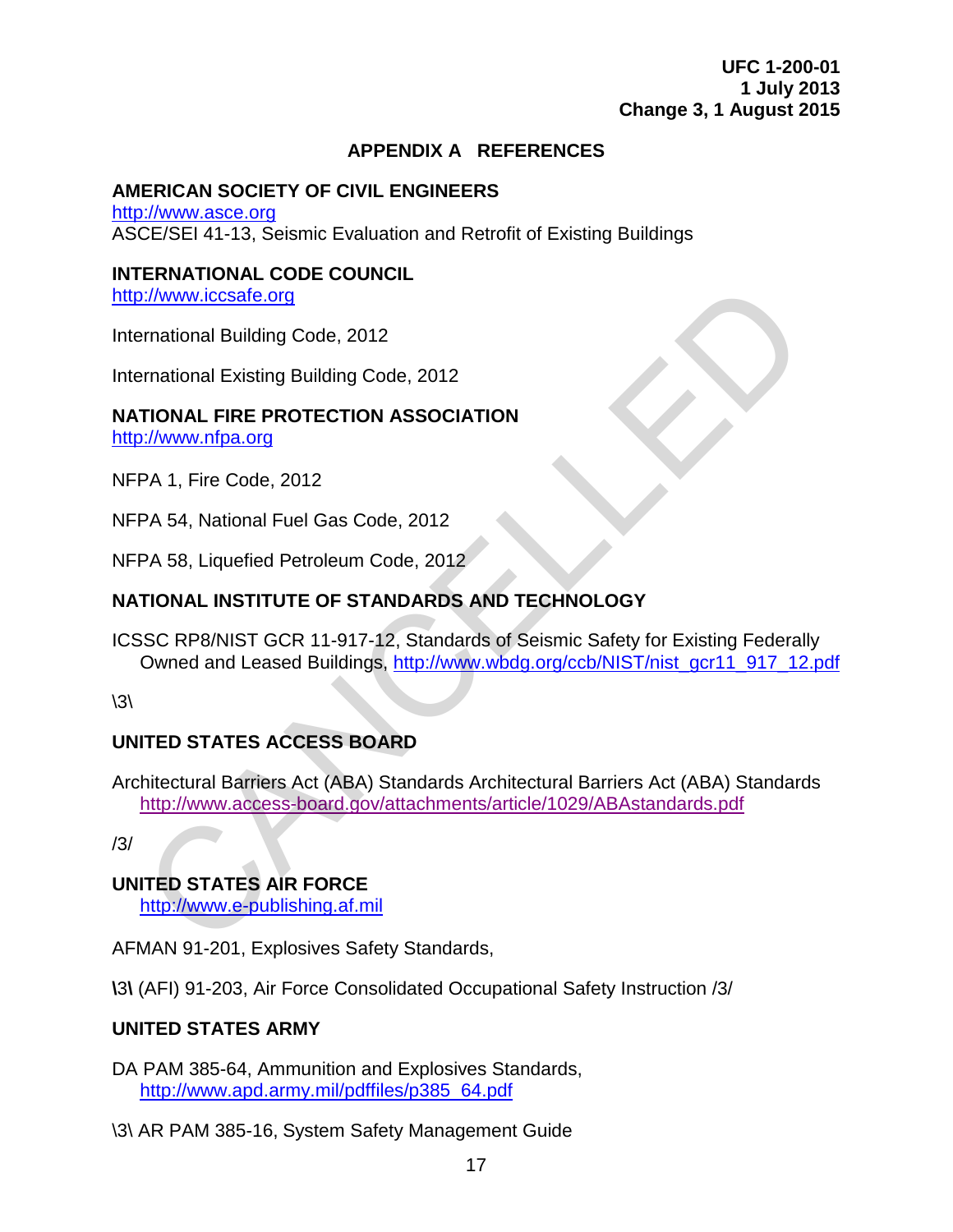[http://www.apd.army.mil/pdffiles/p385\\_16.pdf](http://www.apd.army.mil/pdffiles/p385_16.pdf) 

## **UNITED STATES DEPARTMENT OF DEFENSE**

Deputy Secretary of Defense Memorandum for Secretaries of the Military Departments, Chairman of the Joint Chiefs of Staff, Undersecretaries of Defense, Assistant Secretaries of Defense… Subject: Access for People with Disabilities October 31, 2008 http://www.access-board.gov/guidelines-and-standards/buildings-andsites/about-the-aba-standards/background/dod-memorandum

/3/

DOD Instruction Number 1125.03, Vending Facility Program for the Blind on DoD-Controlled Federal Property, http://www.dtic.mil/directives/corres/pdf/112503p.pdf

- DoD Manual 5100.76-M, Physical Security of Sensitive Conventional Arms, Ammunition and Explosives*,* http://www.dtic.mil/whs/directives/corres/pub1.html
- DoD Manual 5200.1, DoD Information Security Program, http://www.dtic.mil/whs/directives/corres/pub1.html
- DoD Manual 5200.08R, Physical Security Program, http://www.dtic.mil/whs/directives/corres/pub1.html
- DoD Manual 6055.09-M, DoD Ammunition and Explosives Safety Standards, http://www.dtic.mil/whs/directives/corres/html/605509m.html
- Intelligence Community Directive (ICD) 705, Sensitive Compartment Information Facilities (Effective: 26 May 2010), http://www.dni.gov /files/documents/ICD\_705\_SCIFs.pdf
- Intelligence Community Standard Number 705-1 (ICS-705-1), Physical and Technical Security Standards for Sensitive Compartmented Information Facilities, http://www.wbdg.org/pdfs/dod\_at/ics\_705\_1.pdf 2008 http://www.access-board.gov/guidelines-and-standards/buildings-and-<br>sites/about-the-aba-standards/background/dod-memorandum<br>sites/about-the-aba-standards/background/dod-memorandum<br>D Instruction [N](http://www.dni.gov/electronic_reading_room/ICD_705_SCIFs.pdf)umber 1125.03, Vending
- Intelligence Community Standard Number 705-2 (ICS 705-2), Standards for the Accreditation and Reciprocal Use of Sensitive Compartmented Information, http://www.wbdg.org/pdfs/dod\_at/ics\_705\_2.pdf
- IC Tech Spec-for ICD/ICS 705, Technical Specifications for Construction and Management of Sensitive Compartmented Information Facilities (Effective: 5 May 2011), [http://www.wbdg.org/pdfs/dod\\_at/ic\\_techspec\\_705.pdf](http://www.wbdg.org/pdfs/dod_at/ic_techspec_705.pdf)
- JAFAN 6/9 Manual, Physical Security Standards for Special Access Program Facilities [http://www.ncms-isp.org/documents/JANAF\\_6-0.pdf](http://www.ncms-isp.org/documents/JANAF_6-0.pdf)
- Joint Publication JP 3.0.Joint Operations, [http://www.dtic.mil/doctrine/new\\_pubs/jp3\\_0.pdf](http://www.dtic.mil/doctrine/new_pubs/jp3_0.pdf)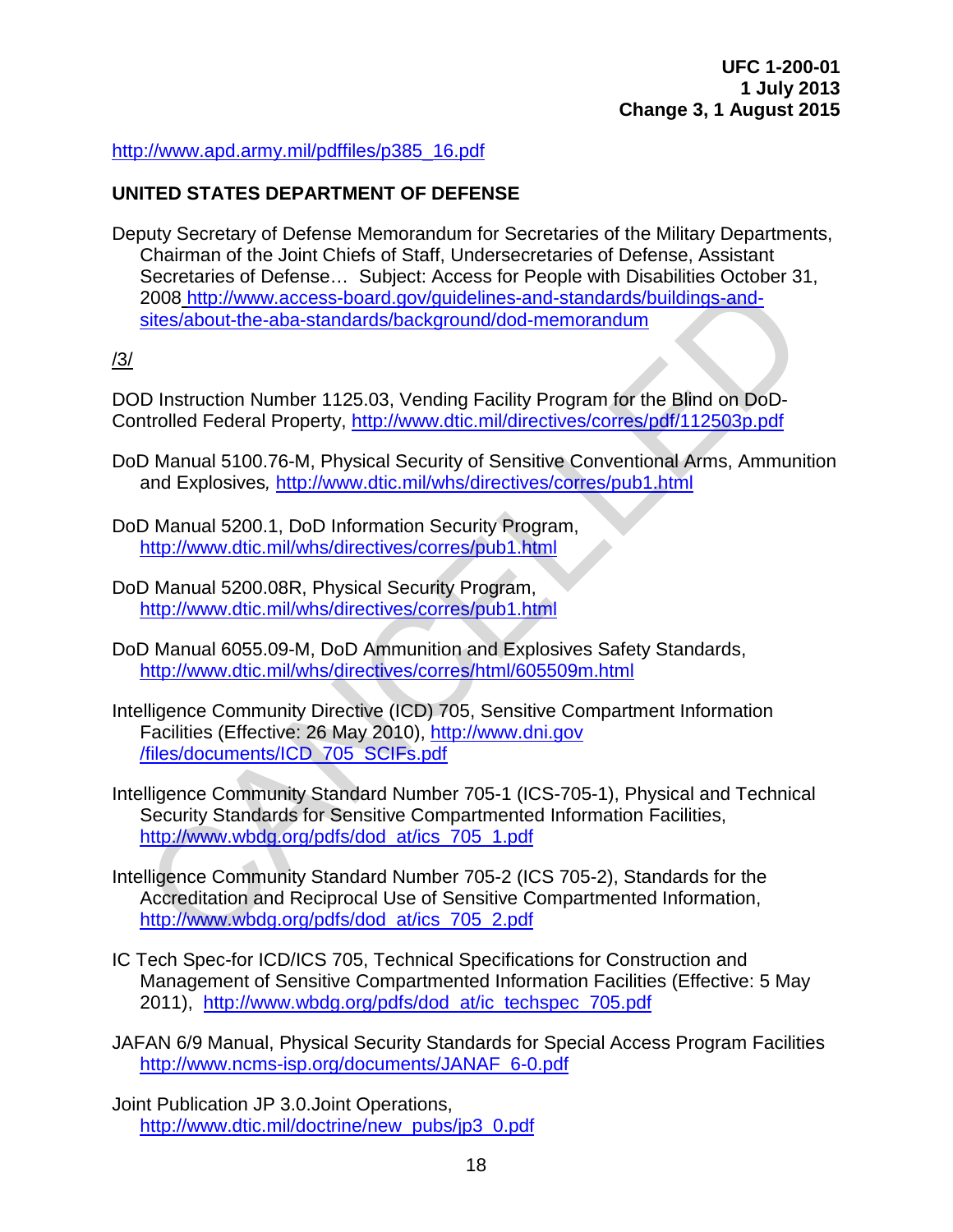MIL-STD-3007F, Standard Practice for Unified Facilities Criteria and Unified Facilities Guide Specifications, 13 December 2006, <http://www.wbdg.org/ccb/FEDMIL/std3007f.pdf>

# **\2\**

OUSD Memorandum for Assistant Secretary(s) of the Army (IE&E), Navy (EI&E), Air Force (IE&L), Directors of Defense Agencies, Directors of Defense Activities, Director, Washington Headquarters Service. Subject: *Floodplain Management on Department of Defense Installations,* 11 February, 2014. Force (IE&L), Directors of Defense Agencies, Directors of Defense Activities,<br>Director, Washington Headquarters Service. Subject: *Eloodplain Management of*<br>Department of Defense Installations. 11 February, 2014.<br>
ITED STA

## **\2\**

# **UNITED STATES DEPARTMENT OF DEFENSE, FACILITIES CRITERIA (FC) / UNIFIED FACILITIES CRITERIA (UFC)**

<http://dod.wbdg.org/>

- UFC 1-200-02, High Performance and Sustainable Building Requirements
- UFC 1-201-01, Non-Permanent DoD Facilities in Support of Military Operations
- UFC 1-201-02, Assessment of Existing Facilities for Use in Military Operations. This document is in production as of June 2013 with target completion September 2013.
- UFC 1-202-01, Host Nation Facilities in Support of Military Operations. This document is in production as of June 2013 with target completion September 2013.
- UFC 3-101-01, Architecture
- UFC 3-110-03, Roofing
- UFC 3-120-10, Interior Design
- UFC 3-201-01, Civil Engineering
- \2\UFC 3-201-02, Landscape Architecture/2/
- UFC 3-210-10, Low Impact Development
- UFC 3-220-01, Geotechnical Engineering
- UFC 3-230-01, Water Storage, Distribution, and Transmission
- UFC 3-230-03, Water Treatment
- UFC 3-240-01, Wastewater Collection
- UFC 3-301-01, Structural Engineering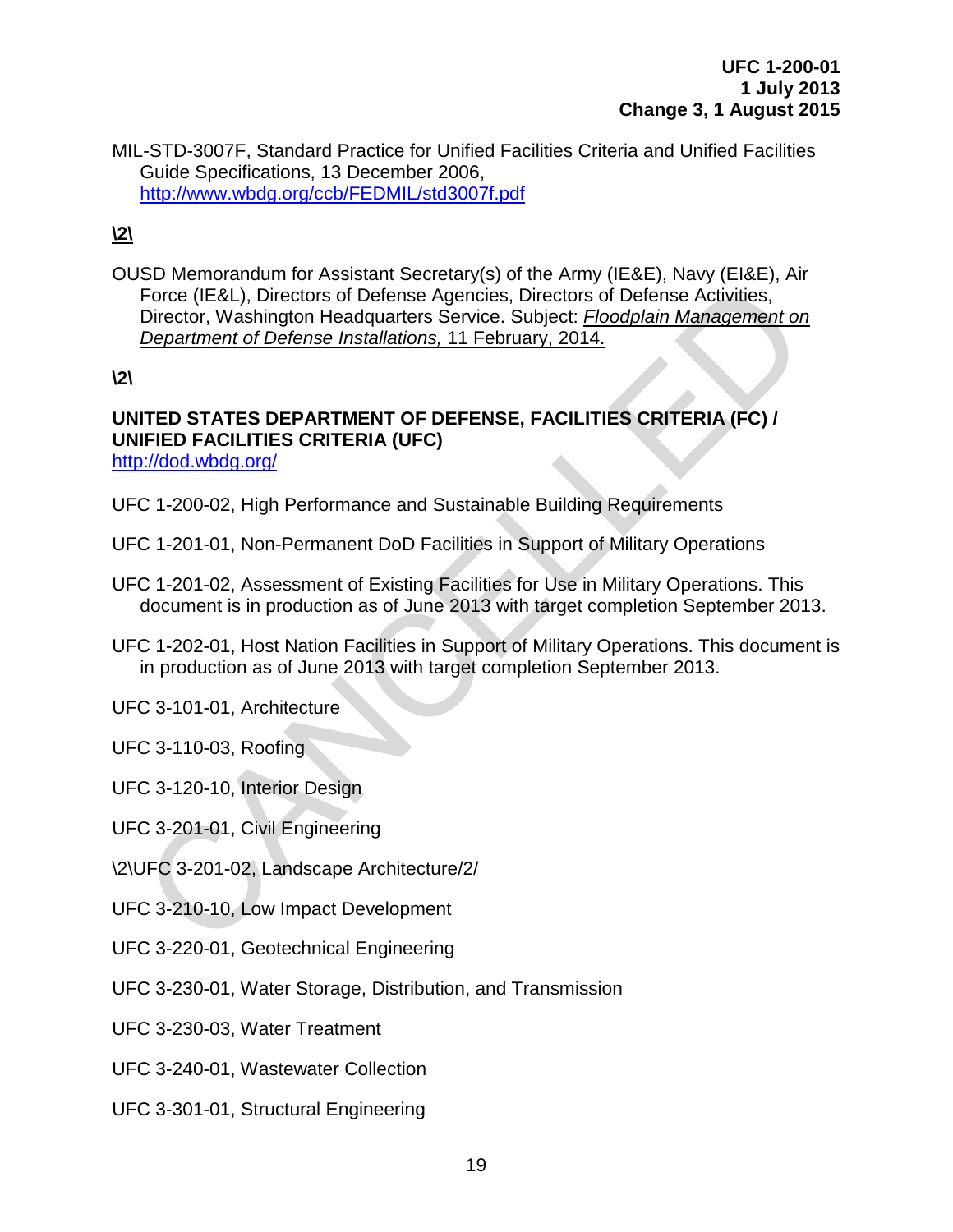- UFC 3-310-04, Seismic Design for Buildings
- UFC 3-400-02, Design: Engineering Weather Data
- UFC 3-401-01, Mechanical Engineering
- UFC 3-410-01, Heating, Ventilating, and Air Conditioning Systems.
- UFC 3-420-01, Plumbing Systems
- UFC 3-501-01, Electrical Engineering
- UFC 3-520-01, Interior Electrical Systems
- UFC 3-530-01, Design: Interior and Exterior Lighting and Controls
- UFC 3-550-01, Exterior Electrical Power Distribution
- UFC 3-560-01, Electrical Safety, O&M
- UFC 3-575-01, Lightning and Static Electricity Protection Systems
- UFC 3-580-01, Telecommunications Building Cabling Systems Planning and Design
- UFC 3-600-01, Fire Protection Engineering for Facilities
- UFC 4-010-01, DoD Minimum Antiterrorism Standards for Buildings
- UFC 4-010-02, DoD Minimum Antiterrorism Standoff Distances for Buildings (FOUO)
- UFC 4-010-05, Sensitive Compartmented Information Facilities Planning, Design, and **Construction** C 3-420-01, Plumbing Systems<br>
C 3-501-01, Electrical Engineering<br>
C 3-520-01, Interior Electrical Systems<br>
C 3-530-01, Design: Interior and Exterior Lighting and Controls<br>
C 3-530-01, Exterior Electrical Power Distribution
- UFC 4-021-01, Design and O&M: Mass Notification Systems
- FC 4-721-10N, Navy and Marine Corps Unaccompanied Housing

#### **UNITED STATES DEPARTMENT OF HOMELAND SECURITY**

- FEMA-310, Handbook for the Seismic Evaluation of Buildings, <http://www.wbdg.org/ccb/DHS/ARCHIVES/fema310.pdf>
- FEMA-356, Prestandard and Commentary for the Seismic Rehabilitation of Buildings, <http://www.wbdg.org/ccb/DHS/ARCHIVES/fema356.pdf>

#### **UNITED STATES NAVY**